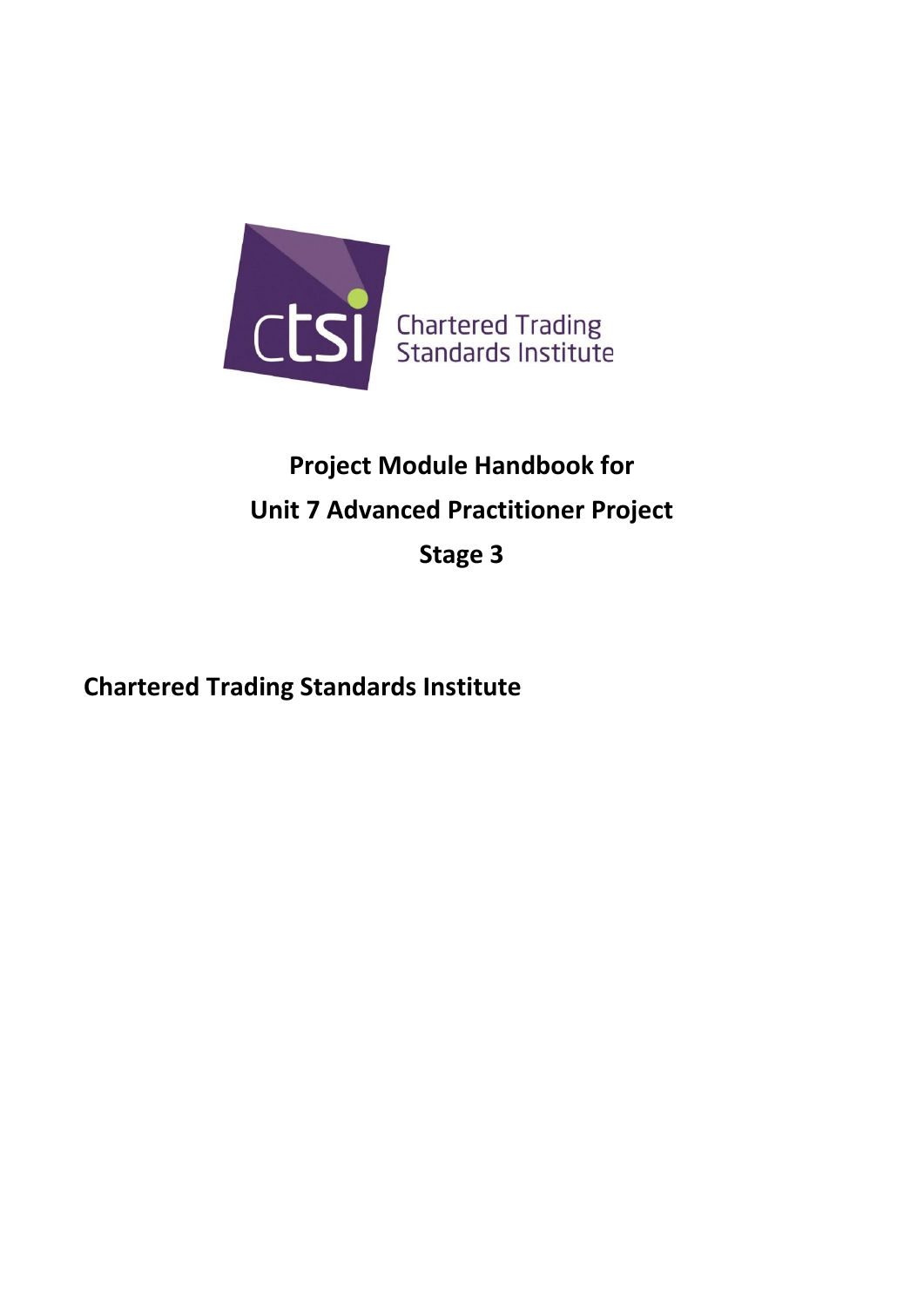

## **Table of contents**

| 1.0 |      |                                                                |         |  |  |
|-----|------|----------------------------------------------------------------|---------|--|--|
|     | 1.1  |                                                                | 3       |  |  |
|     | 1.2  |                                                                | 4       |  |  |
|     | 1.3  |                                                                | 4       |  |  |
| 2.0 |      |                                                                |         |  |  |
|     | 2.1  |                                                                | 4       |  |  |
|     | 2.2  |                                                                | 5       |  |  |
|     | 2.3  |                                                                | 6       |  |  |
|     | 2.4  |                                                                | 8       |  |  |
|     | 2.5  | Collecting and analysing data - primary data projects          | 9       |  |  |
|     | 2.6  | Collecting and analysing data - practical enforcement projects | 9<br>10 |  |  |
| 3.0 |      |                                                                |         |  |  |
|     | 3.1  |                                                                | 10      |  |  |
|     | 3.2  |                                                                | 10      |  |  |
|     | 3.3  |                                                                | 11      |  |  |
|     | 3.4  |                                                                | 11      |  |  |
|     | 3.5  |                                                                | 12      |  |  |
|     | 3.6  |                                                                | 12      |  |  |
|     | 3.7  |                                                                | 12      |  |  |
|     | 3.8  |                                                                | 13      |  |  |
|     | 3.9  |                                                                | 13      |  |  |
|     | 3.10 |                                                                | 14      |  |  |
|     | 3.11 |                                                                | 15      |  |  |
|     | 3.12 |                                                                | 16      |  |  |
|     | 3.13 |                                                                | 16      |  |  |
|     | 3.14 |                                                                | 17      |  |  |
|     | 3.15 |                                                                | 18      |  |  |
|     | 3.16 |                                                                | 18      |  |  |
| 4.0 |      |                                                                | 19      |  |  |
| 5.0 |      |                                                                |         |  |  |
|     | 5.1  |                                                                | 19      |  |  |
|     | 5.2  |                                                                | 21      |  |  |
|     | 5.3  |                                                                | 23      |  |  |

Appendix I - Stage 3 Candidate Guidelines document (pages 25 to 27)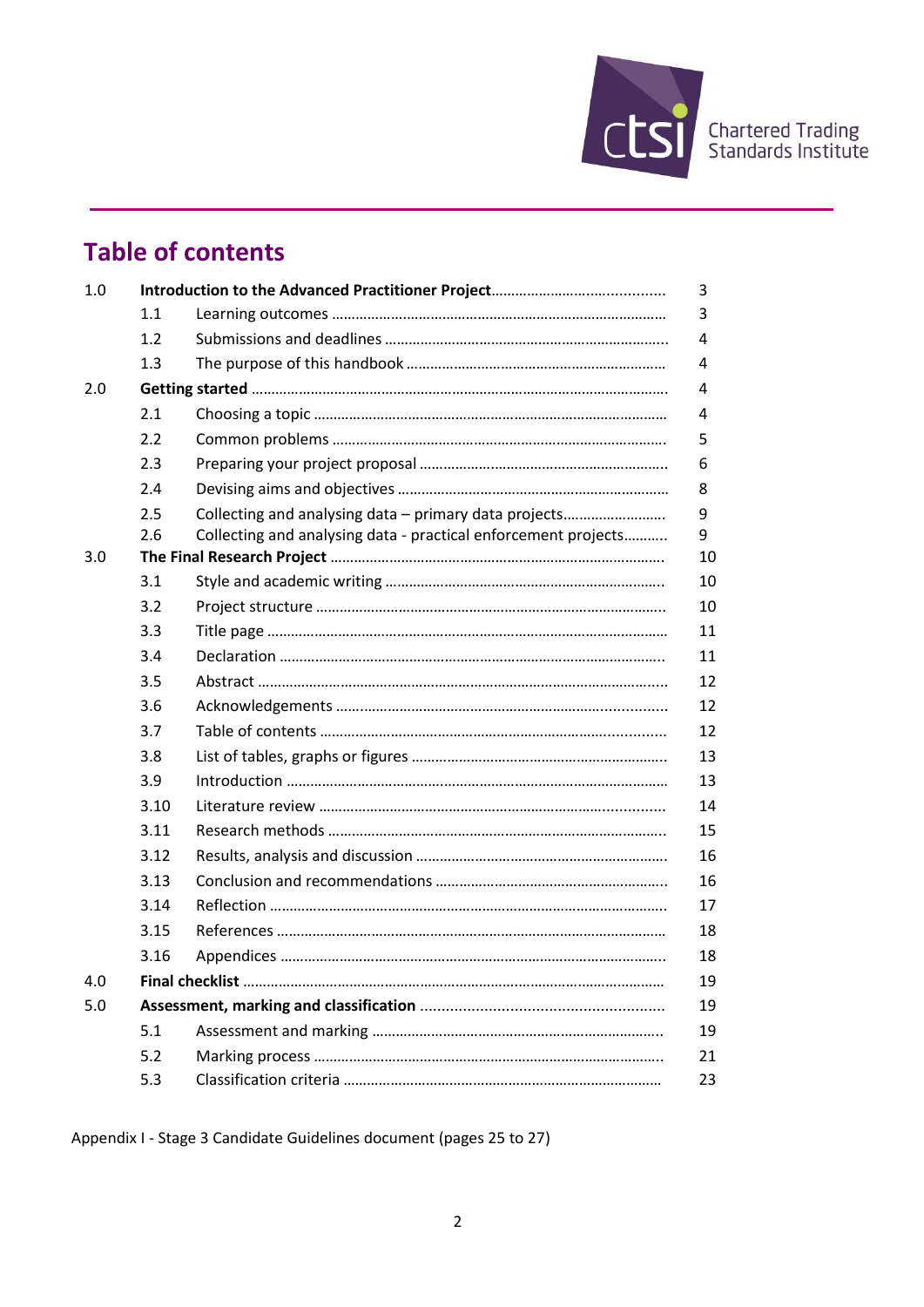

## **1.0 Introduction to the Advanced Practitioner Project**

The Advanced Practitioner Project constitutes Unit 7, Stage 3, for students that have completed and passed both Stages 1 and 2 of the qualification's framework (or have a suitable antecedent). The project unit runs in place of a traditional dissertation and as such is the pinnacle of achievement within the Chartered Trading Standards Institute (CTSI) qualification.

Undertaking the Advanced Practitioner Project (APP) (the project) will be a long but rewarding process in which you will produce a piece of work that explores in depth an area or topic of your choice, within your subject discipline. The project draws upon and consolidates earlier work throughout the qualification, and is an opportunity for you to demonstrate your learning, knowledge and research.

The scope for the project topic is very wide. You are responsible for selecting your own topic; however, your choice should fit within the broad remit of the trading standards profession, rather than the narrower role of management within local authorities. The research and final work should benefit the broader profession, whether locally to a relevant authority, or regionally or nationally, and have the potential for publishing within the CTSI members' publication. The topic should therefore be relevant to the trading standards profession and other stakeholders. Further guidance on choosing your topic is discussed in section 2.

The word guide for the project is 8,000 words with an upper and lower threshold of  $+/-10$ %. The word count excludes the abstract, table of contents, any graphs or tables, as well as your references. Everything else from the beginning of the 'Introduction' to the end of your 'Conclusion and recommendations' is included in the word count. Penalties will be applied for failing to meet or exceeding the word guide. In these circumstances, the final mark will be capped at 40%. **This handbook includes a guideline for the word allocations for each chapter; this is a guideline rather than a prescription** but it is useful to observe these to ensure you meet the assessment criteria for the overall submission.

### **1.1 Learning outcomes**

The project is an opportunity for you to identify, select and research a topic that is of interest to you. The Project is a substantial piece of independent research intended to demonstrate that you are able to:

- identify a relevant project focus and provide research objectives to explore key issues
- utilise academic and relevant resources to critically evaluate theories, models and key issues that are relevant to the project focus (namely to conduct a review of relevant literature)
- formulate and justify appropriate research methods to address the research objectives
- apply skills of critical analysis and evaluation of data in the context of real-world situations, and draw suitable conclusions and/or recommendations
- reflect upon the research and learning undertaken to complete the project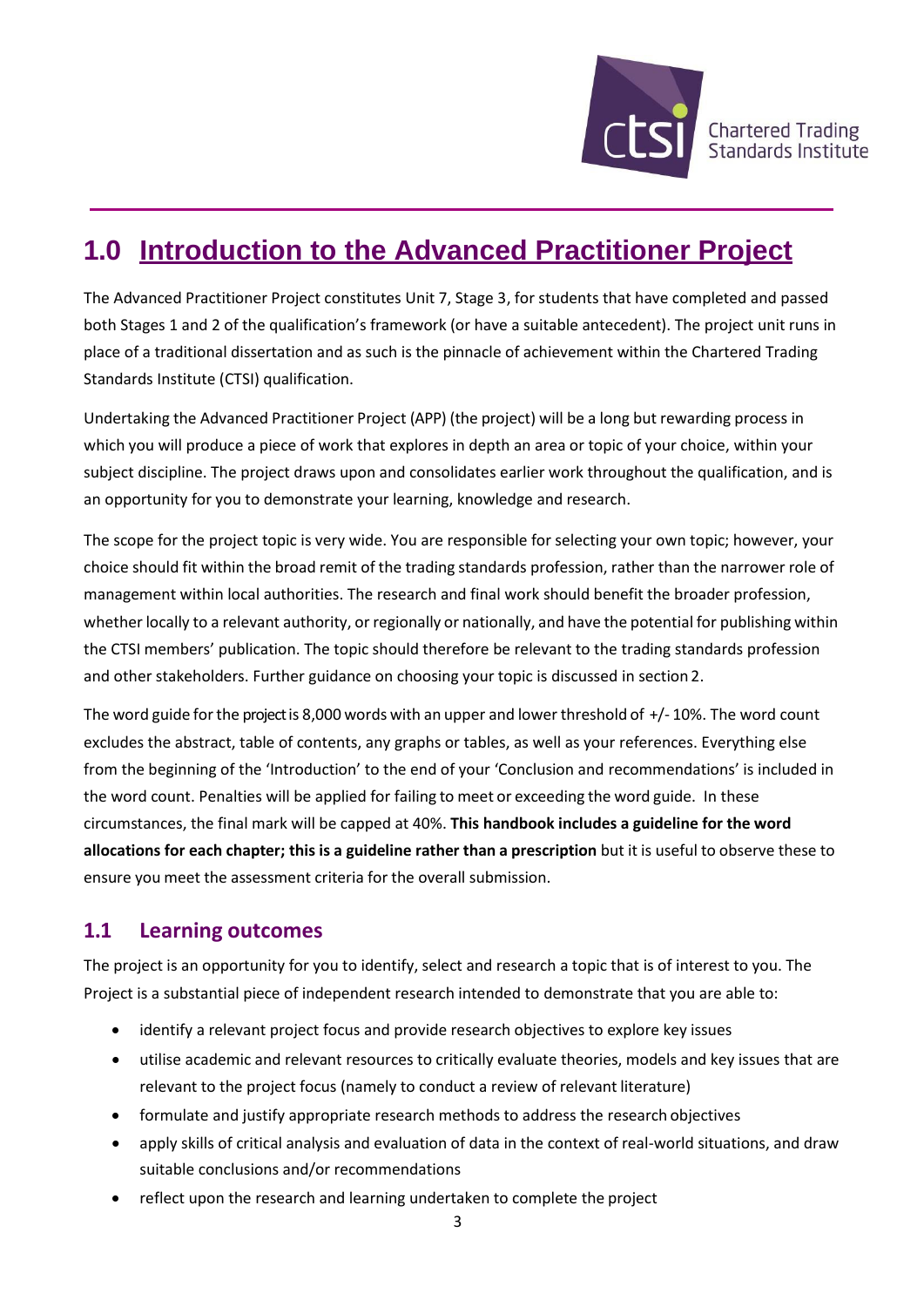

### **1.2 Submissions and deadlines**

The **project proposal** is an electronic submission and should be submitted by either:

1 April [each year] OR 1 September [each year]

The **final project submission** is an electronic submission and should be submitted by either: 1 May (the following year - 1 year to complete) - to be ratified at the July QAB meeting OR 1 October (the following year - 1 year to complete) - to be ratified at the December QAB meeting

**For example:** if submitted for the 1 April deadline, your completed project submission will be expected no later than 1 May the following year.

### **1.3 The purpose of this handbook**

This handbook will assist and guide you through the project journey. The handbook includes a wealth of information, including guidelines on choosing a topic, preparing and developing a research proposal, as well as advice on writing up your final project. There is also guidance on the marking and assessment criteria. **You are strongly advised to take some time to read the handbook** in its entirety before embarking on preparation of your research proposal or project submission.

## **2.0 Getting started**

### **2.1 Choosing a topic**

An essential feature of your project is that it is relevant and of interest to you, and relevant to the trading standards profession and local authority trading standards services' communities. The project topic should ideally develop further understanding of real problems, issues or opportunities that regulators and stakeholders currently face. The consequential understanding of the issues will inform conclusions and recommendations that may include improvements, amendments to practice or policy, or a perhaps confirmation of current practice. Research projectsshould arise from your experience, and areas of particular interest, within the regulatory environment. Whatever the topic, it should be something for investigation in order to better understand it, to solve a problem or perhaps to evaluate and make recommendations. You should also consider what kind of data you will need, and how you will collect and analyseit.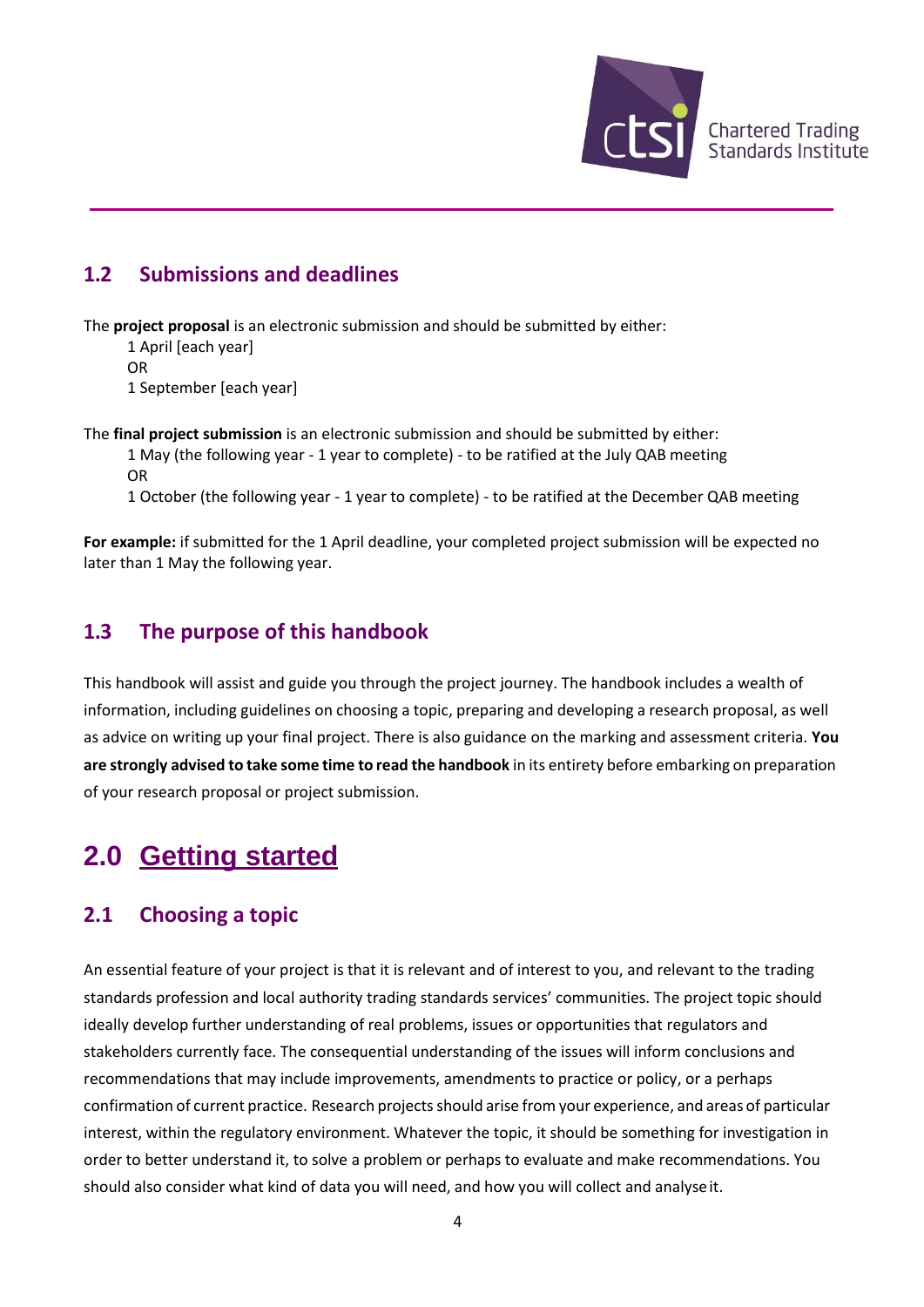

By way of guidance, consider and reflect upon any:

- problems or issues you have experienced when using a system, or enforcing or advising on a piece of legislation in practice
- problems or opportunities that may be affecting the performance of officers or regulators; such issues may have been reported in the press or highlighted within your organisation
- particular topics in which you have had a longstanding interest
- topics that have sparked your interest during your studies or assessments at Stage 1/2

Also consider the following:

- is the topic of interest to you? Researching an area in which you have no interest will prove far more challenging than one that provokes your curiosity and attracts your attention
- is it of manageable size and scope? Smaller projects may be easier to complete and draw valuable results from. For example, you will not be able to survey all SMEs in the UK, but you may be able to get a good sample from a smaller geographical region
- can you secure accessto the data that you will need to collect? For example, from SMEs, consumers, or officers within the regulatory arena. If data required is not accessible, or ethical issues make collection difficult, then an alternative choice of topic may be advisable

#### **2.2 Common problems**

Common causes of difficulty in an individual research project are often related to the choice of topic, or a lack of focus or clarity for the project, as well as poorly defined aims and objectives.

Choose a topic that isfeasible and realistic within the timeframe available. Many candidates start with a topic that is too wide ranging or broad. Your topic should have a clear, specific and precise focus. If your focus is vague or your aims and objectives lack the clarity and precision necessary, you are unlikely to produce a piece of work which is clear, fluent and progressive. Your lack of focus will be transparent in the presentation of your writing.

Also, accessing relevant data/subjects is an important consideration when selecting a topic. For example, any topic that requires data from children or vulnerable adults will attract ethical constraints, while interviewing company CEOs may be unrealistic. (See section 2.5 for further guidance on data collection).

When deciding upon your research topic you may begin with a big idea but must focus this and narrow it down to a specific research question that has clarity and focus. The reader should understand the context and background to your choice of topic, see clear aims and objectives clearly articulated, and be guided through current literature to collection, discussion and presentation of data gathered.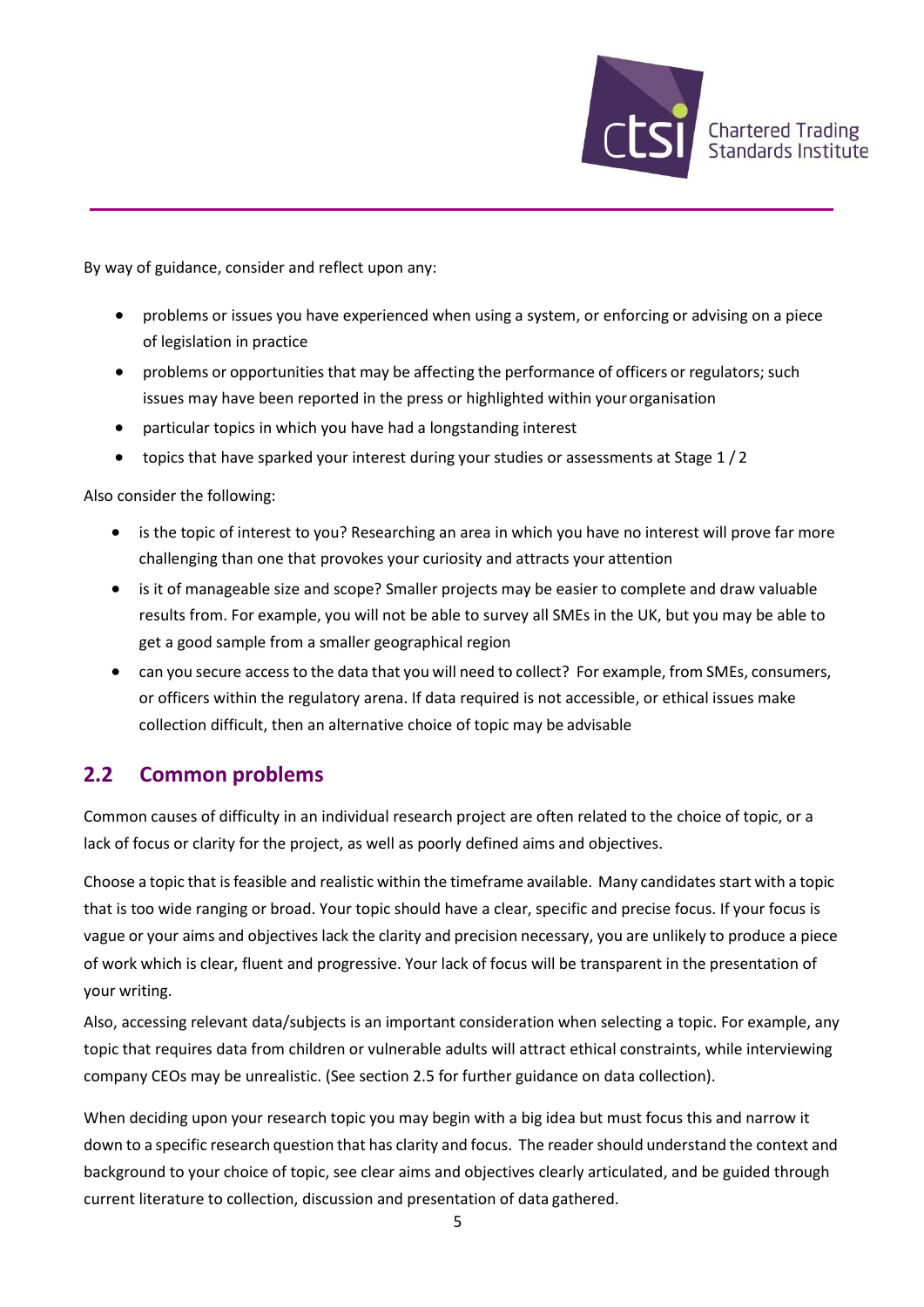

Examples of topics might include:

- an analysis of the impact of a particular piece of legislation for example, a particular part of the Consumer Rights Act 2015 or product safety provision
- the impact or merits of 'scores on the doors' on standards or consumer choice
- focus and discussion of issues in a particular field of regulation for example, doorstep crime
- an analysis of enforcement mechanisms and their effectiveness
- understanding the issues facing vulnerable witnesses by speaking to agencies that provide support to vulnerable witnesses (remember there are ethical constraints in speaking to children or vulnerable witnesses)
- investigating the level of compliance with a particular piece of legislation for example, the Consumer Contracts (Information, Cancellation and Additional Charges) Regulations 2013 or regulations made under the Food Safety Act 1990
- analysis of officers' 'powers' in investigations etc

*When considering your topic choices, it is worth thinking about one or two options and discussing these with your employing authority and with someone who has specialist knowledge of this subject field to explore viability and any practical issues. Your employing authority will need to agree to your topic and you must include a copy of the signed agreement when submitting your proposal.* 

### **2.3 Preparing your project proposal**

The project is a substantial piece of independent work that is entirely your responsibility. Planning your work in a methodical and organised manner will ensure that your progress is smooth and successful, and developing a project proposal will aid this process considerably.

Your proposal helps you to understand and plan your project. It encourages you not only to get started, but also to keep on track. It will make you think about your objectives and how to accomplish them.

Your project proposal should constitute a short initial overview of your project and will enable the Assessment Team to consider the overall viability of your project. The project proposal will constitute 10% of the final submission. If your project proposal is rejected you will be asked to resubmit an amended project proposal.

Your proposal should be **750-1,000 words** (excluding any reference list and participant information sheets or consent forms) and should include the following:

- **a provisional title**  a clear and concise title that clearly identifies the topic you are investigating
- **aims and objectives**  the research aims and objectives of your project, which should identify your research problem or issue. For a project of this size you should include an aim and three to four research objectives (this is discussed further in section 2.4)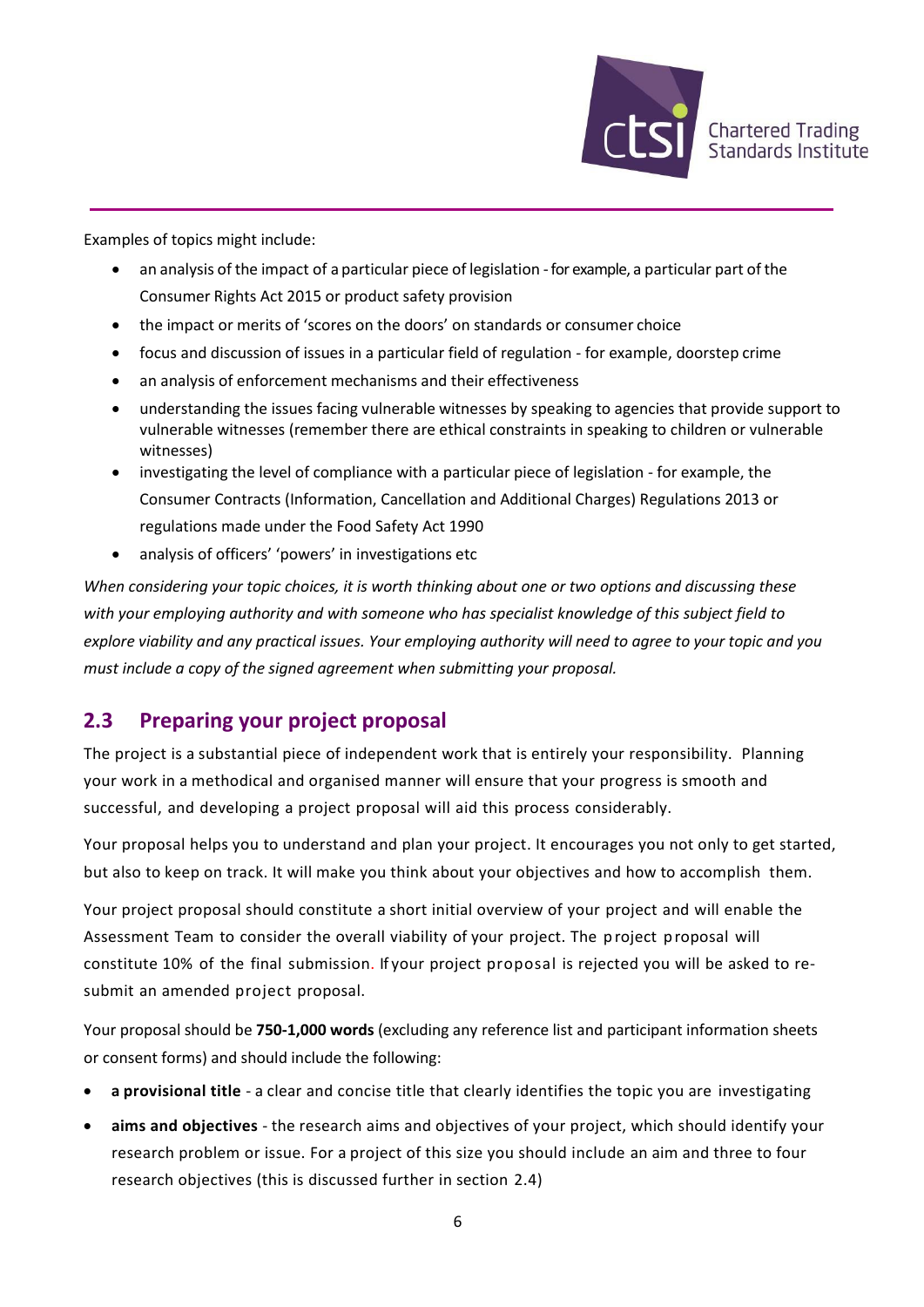

- **background and context.** A summary of your topic area, the scope and rationale for the project, why it is important and what research problem you are tackling
- **literature review.** Some indication of your consideration of existing secondary literature around the topic, which should demonstrate awareness of the current issues and knowledge of the topic and how your project extends or contributes to existing knowledge
- **proposed research methodology.** Projects may include either the collection of primary data or a practical enforcement project. If the project consists of collecting primary data you may do this - for example - through interviews, questionnaire surveys, focus groups, observations, etc. This section should discuss relevant research methods and justify the methods proposed, why they have been adopted and how they will be used to collect data. If the project is a practical enforcement project this should set out what statutory powers you have to undertake the project and explain briefly how the project will be undertaken - for example, whether you will be using sampling or test purchasing. This section should explain what you plan to do. Overall, this section should demonstrate *how* you will go about achieving your research objectives
- **ethical considerations, participant information sheets and consent forms.** This section should set out whether there are any ethical considerations with your project and, if so, how you plan to address them. If you are using research tools such as a survey, or plan to use interviews, you must include participant information sheets and consent forms where appropriate
- **timeframes.** It is recommended that you consider a project timetable setting out key milestones and dates for completion during the process - for example, a target date for completion of the literature review, completion of the research instrument, and analysis of the data right through to completion of the project. Whilst these are not rigid, they will help ensure that you stay on track for completion by the submission deadline. Candidates have one year to submit their completed project. See section 1.2 for submission deadlines
- **references.** These are important as they underpin and provide credibility to the discussion and commentary included in the project
- **employer approval.** It is essential that you have employer support for your project. If your project includes practical enforcement, they will need to agree that they are willing to provide resources for you to do this. They will also need to be satisfied that the project you are proposing to do is ethical and that any data protection issues are addressed. You must include a copy of the signed employer approval agreement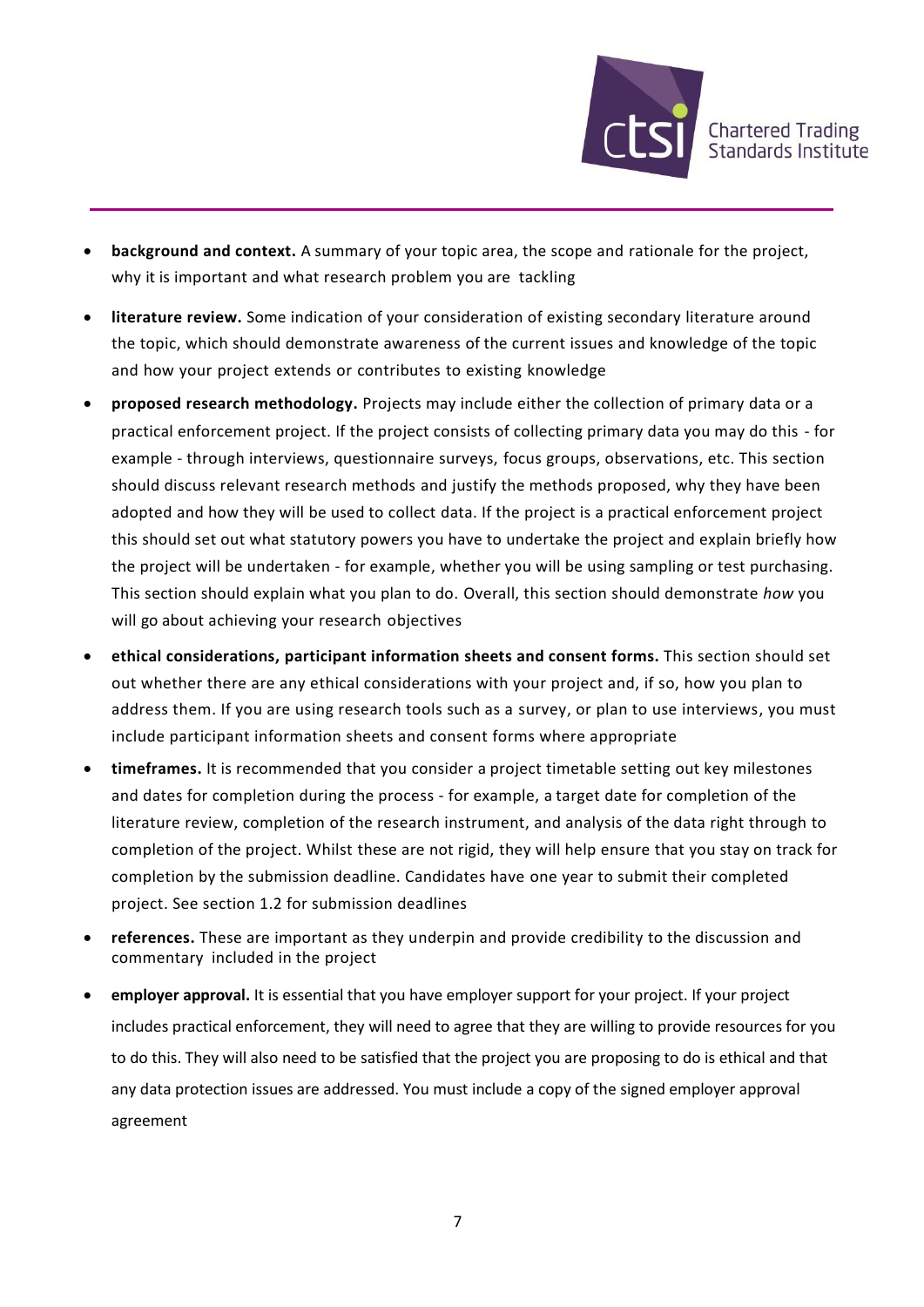

### **2.4 Devising aims and objectives**

The primary focus of your research project is expressed in terms of aims and objectives:

- aim: what you hope to achieve on completion of the project
- **objective**: the action(s) you will take in order to achieve the outcomes of the research

Aims are statements of intent and are often expressed in broad terms. They set out what you hope to achieve at the end of the project. Objectives, on the other hand, should be specific, clear and concise statements that define measurable outcomes of the research. The assessment of the final project will include an assessment of whether your objectives have been achieved.

Gathering and organising your thoughts to devise your aims and objectives may be the most challenging part of the project. It will take some time to achieve this and may require a change of focus or several drafts. However, once you have clarity and are clear on your aim and objectives then the rest of the project should run more coherently and smoothly.

#### **The aim**

The project must have a clearly identifiable and feasible aim with an analytical or evaluative approach. This should be a single-sentence statement of what you hope to achieve on completion of the project. Examples may include:

- an evaluation of the impact of ...
- an analysis of the perceptions of …
- to examine the critical success factors within …

#### **The objectives**

Your project should have no more than three or four objectives, which should be concise statements of the expected outcomes of the research. The objectives should not be a description of the steps taken to carry out the research. It is very important that the objectives are clearly stated and are achievable; you need to ensure that you can clearly demonstrate how they have been achieved at the end of the piece of work. It is common that one or two objectives may link to the literature review, one or two to the primary data and a final objective to the conclusions and recommendations. The objectives should be numbered and further illustrations include:

To define … To explain … To ascertain … To determine ... To explore … To examine … To assess… To analyse … To evaluate … To provide an overview … To compare and contrast … To draw conclusions and make recommendations for …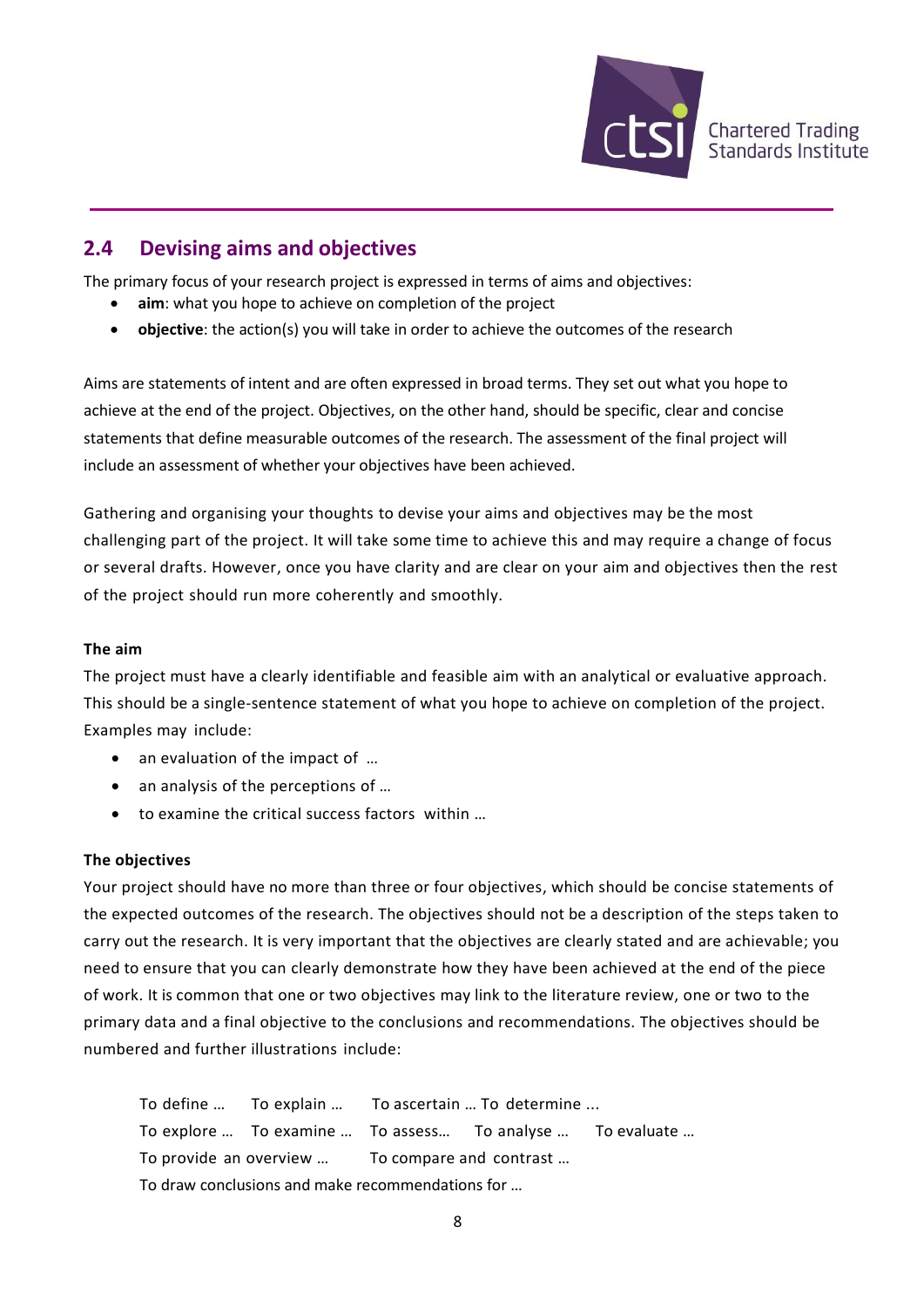

### **2.5 Collecting and analysing data - primary data projects**

When collecting primary data, you must consider ethical issues and the use and storage of the data collected. In relation to the collection of data, you must ensure that you have '**informed consent'** from any person or organisation who is being surveyed, interviewed, observed, etc. This means:

- I. **they must be capable of understanding what the research is about and what the implications of their contribution and co-operation are.** To help those from whom you are collecting data understand your research, the background, nature and the purpose of it, and any implications resulting from their co-operation, need to be included in a covering letter or a statement shown at the beginning of your questionnaire, or advised at the beginning of an interview. Often referred to as a 'participant information sheet', this should provide clear insight into your research activities
- II. **they must be capable of giving consent.** To be capable to giving consent, research subjects should not be children, nor part of any other vulnerable group such as the elderly or infirm. In such situations, you would need the consent of parents or other responsible persons in writing
- III. **they must give their consent.** Consent in writing should be obtained where possible. With questionnaires and interviews, respondents may be provided with a participant information sheet or, if necessary, respondents may complete a separate consent form

Respondents should be reassured about the use and storage of any information collected, and advised that the data will only be used for the research project and will not be shared or otherwise made available. This should be explicitly stated in any covering letter, participant information sheet or consent form. Respondents should also be advised regarding anonymity, namely that no personal information, views or opinions will be identifiable. These issues should be considered when selecting your research methods, designing your research instrument, analysing and presenting theresults.

Participants should also have a right to withdraw if they choose. The information provided in any covering letter, participant information sheet or consent form should inform them that they can stop co-operating at any stage and can withdraw any information already supplied. For recorded telephone or Skype calls, information should be provided verbally.

Finally, any data collected must be stored securely and in accordance with your local authority data protection policies.

### **2.6 Collecting and analysing data - practical enforcement projects**

If your project is a practical enforcement project you must also consider ethical issues and the use and storage of the data collected. As indicated above, any data collected must be stored securely and in accordance with your local authority data protection policies. In relation to the collection of data, you must also ensure that you have the necessary statutory powers to undertake the project.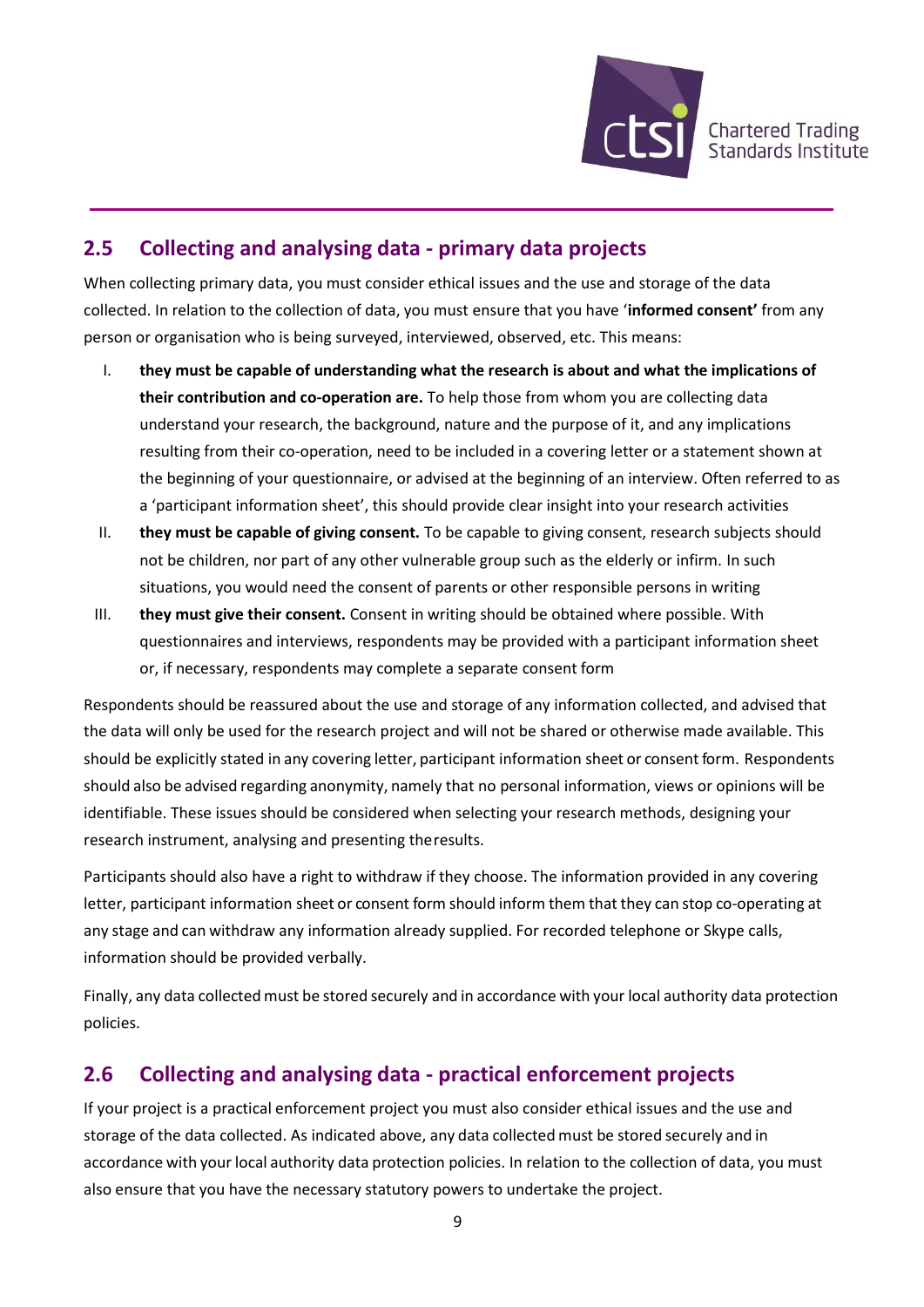

## **3.0 The final research project**

### **3.1 Style and academic writing**

In addition to the academic content of your project, your work will be assessed on the clarity and articulation of your discussion, and the coherence of the objectives and arguments presented, as well as the standard and style of academic writing. Some general conventions of academic writing include the following:

- do not write in the first person. Maintain the third person in all academic writing. Avoiding using 'I' We' 'You' etc. For example, "the research data concludes ...", "The literature suggests ..." or "It is submitted that …"
- each chapter should have an introduction to the purpose and structure of the chapter
- chapters should be broken down into sections and subsections with appropriate headings
- chapters and subsections should be numbered but there is no need to number every paragraph
- any graphs, tables or figures should include a citation and support or relate to discussions in the text
- reference all material and text referred to or quoted in your work. You may select Harvard referencing or footnote style. Whichever you choose you should ensure consistency in citation and references. Information is available online, below are two potential links:

[https://student.unsw.edu.au/footnote-bibliography-or-oxford-referencing](https://student.unsw.edu.au/footnote-bibliography-or-oxford-referencing-system#:~:text=Footnotes%20(sometimes%20just%20called%20)[system#:~:text=Footnotes%20\(sometimes%20just%20called%20'notes,directly%20following%20the%](https://student.unsw.edu.au/footnote-bibliography-or-oxford-referencing-system#:~:text=Footnotes%20(sometimes%20just%20called%20) [20source%20material.](https://student.unsw.edu.au/footnote-bibliography-or-oxford-referencing-system#:~:text=Footnotes%20(sometimes%20just%20called%20)

<https://ask.library.harvard.edu/faq/81735>

### **3.2 Project structure**

The project should follow the structure outlined below:

- title page
- declaration
- abstract
- acknowledgements
- contents page(s)
- introduction
- literature review
- research methods
- results, analysis and discussion
- conclusions and recommendations
- reflection
- **references**
- appendices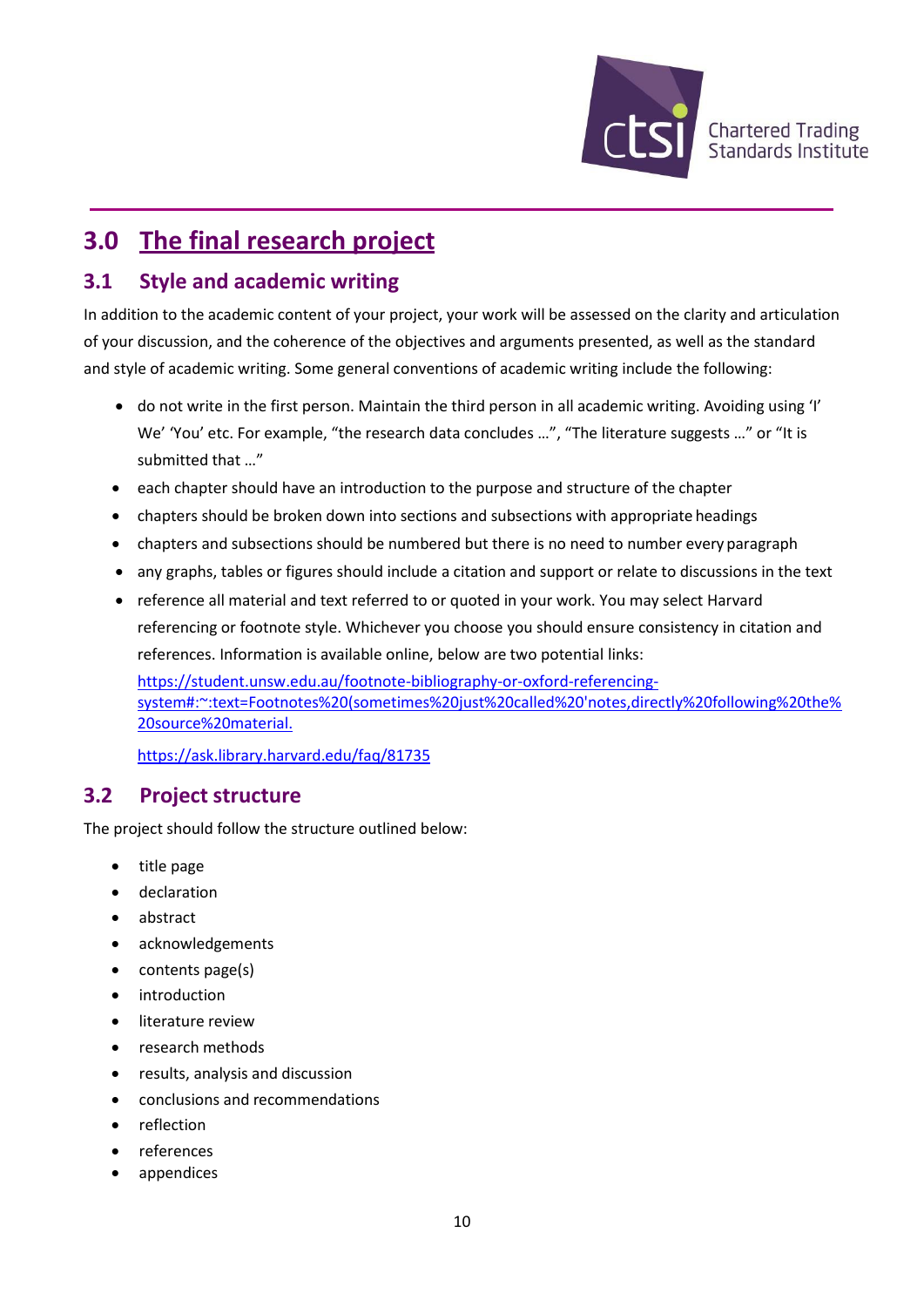

### **3.3. Title page**

The title page must include the following information, in this order:

- (a) the CTSI Logo
- (b) Trading Standards Advanced Practitioner Project Unit 7 (TSAPP)
- (c) the full title of your topic
- (d) the month and year of submission
- (e) your candidate number
- (f) the precise total word length of the text (including quotations and references)

**Do** not put your name on the project submission at any point. Submissions of the Unit 7 project will be **marked blind. The only permitted identifier on your project, is your candidate number.**

### **3.4 Declaration**

Your project should include a declaration that the work submitted is your own. You should include the following statement:

#### *Trading Standards Advanced Practitioner: declaration of authorship*

|    | an original and authentic piece of work prepared and presented by me resulting from my own research and |
|----|---------------------------------------------------------------------------------------------------------|
|    | analysis. The work has not been presented in whole or in part for any assessment elsewhere.             |
|    |                                                                                                         |
|    | I confirm that:                                                                                         |
| 1. | This work was completed wholly or mainly while in candidature for research during the Unit 7 project.   |
| 2. | Where I have consulted the published work of others, this is clearly acknowledged and attributed;       |
| 3. | Where I have quoted from the work of others, the source is always given. With the exception of such     |
|    | quotations, this thesis is entirely my own work;                                                        |
| 4. | I have acknowledged all main sources of help;                                                           |
| 5. | Where the project is based on work done by myself jointly with others, I have made clear exactly what   |
|    | was done by others and what I have contributed myself.                                                  |
|    |                                                                                                         |
|    |                                                                                                         |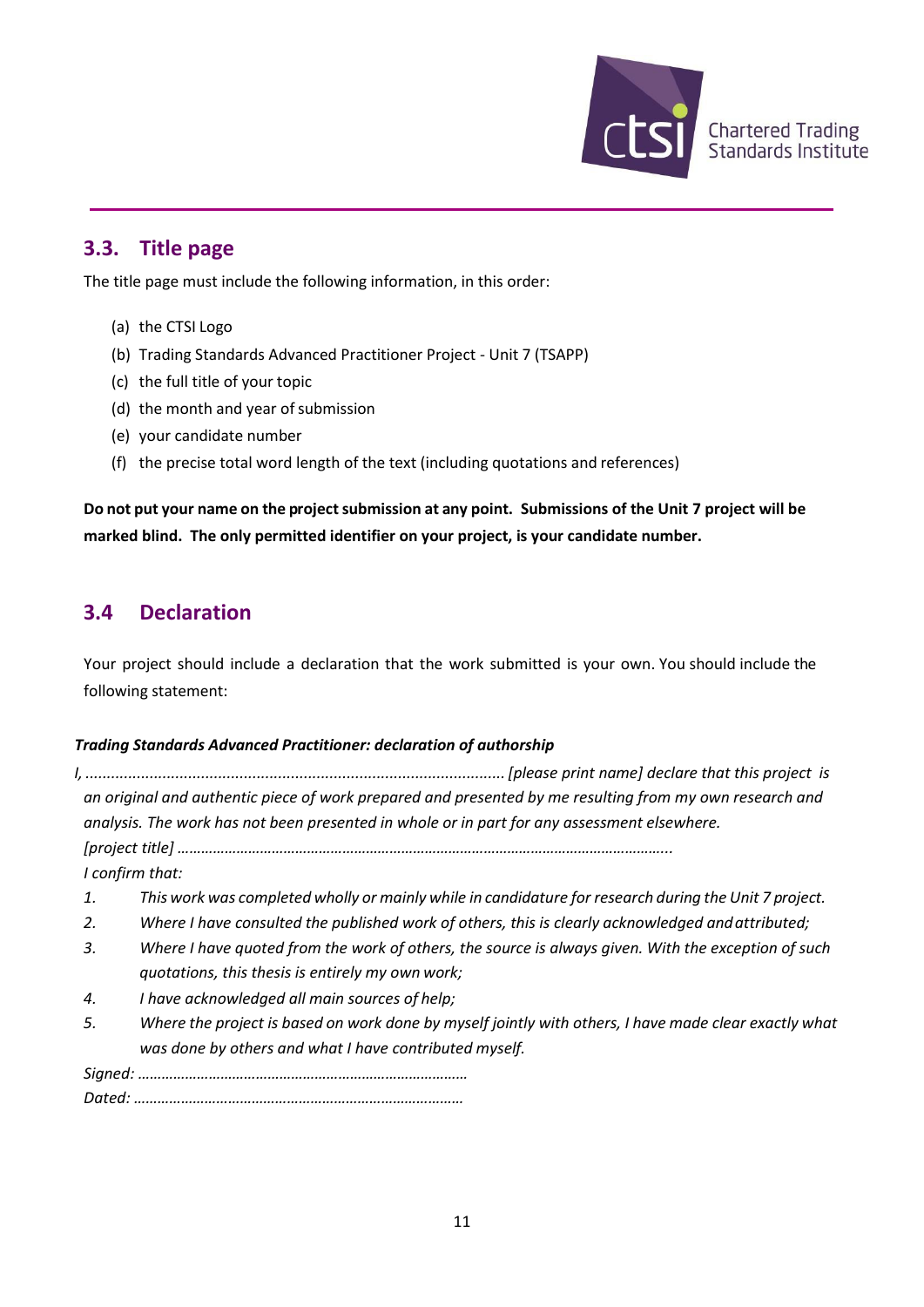

### **3.5 Abstract**

The abstract is a short summary of the main features and conclusions of your project. It is not an introduction to your project, nor is it a conclusion. **The abstract is a short summary of the overall project** that should inform the reader at a glance of the project's focus and contents, and should include brief insight into the results. Itshould highlight the project aims, objectives and significant points from the literature, methodology and results.

It is difficult to summarise 8,000 words; nonetheless, it is important to do this exercise well, since the abstract is the first part of your project that the examiners will read. You need to ask yourself: what is my project's central argument? This is where you have the opportunity to stress what is novel and original about your project and how your conclusions relate to the existing literature. You should avoid including any of your evidence, and concentrate on your argument, approach and conclusions. Write the abstract once your project is complete.

### **3.6 Acknowledgements**

This is your opportunity to mention or acknowledge individuals and/or organisations who have been particularly helpful. Acknowledgements should be a short statement to identify and thank people who have contributed to your work.

### **3.7 Table of contents**

The contents page will show the structure of the project. It includes the titles and page numbers of all sections and subsections. By way of guidance, a suitable structure is detailed below:

- include the heading **"**TABLE OF CONTENTS**"** in capital letters
- the table of contents should not contain listings for the pages that precede it, but it should list all parts of the project that follow it
- presentation is important so entries must align with the document's left margin or be indented to the right of the left page margin using consistent tabs
- major subheadings within chapters should be included in the table of contents. The subheading(s) should be indented to the right of the left page margin using consistent tabs
- information included in the table of contents must match the headings, major subheadings, and numbering used in the body of the project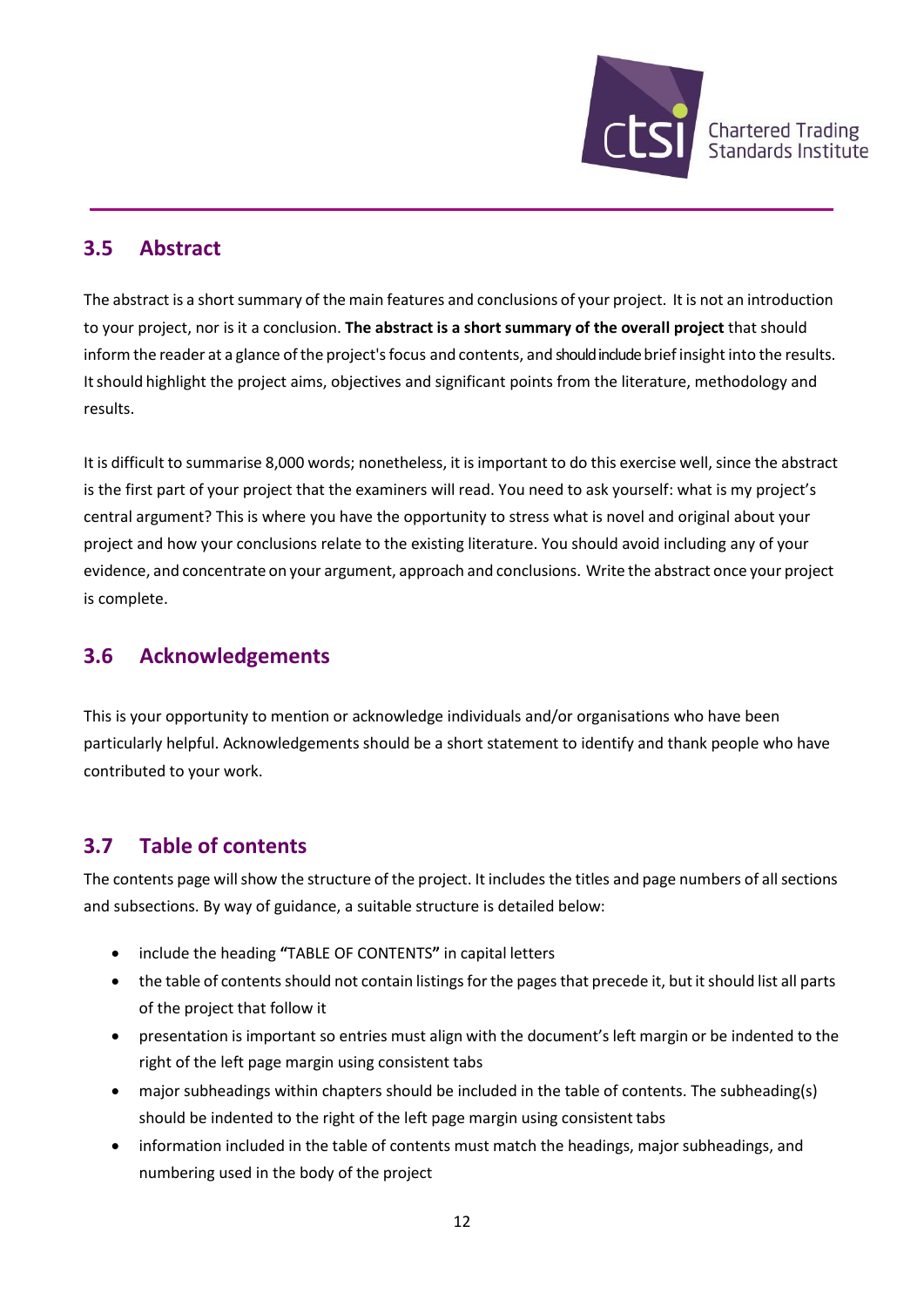

### **3.8 List of tables, graphs or figures**

Use of graphs and figures is acceptable providing they are relevant to the text and discussion. These should be referenced; they should be listed at the beginning.

- include the heading(s) 'LIST OF TABLES' all in capital letters
- each entry must include a number, title, and page number
- assign each table, figure, or constants in your project an Arabic numeral. You may number consecutively throughout the entire work (e.g., Figure 1, Figure 2, etc.), or you may assign a two-part Arabic numeral with the first number designating the chapter in which it appears, separated by a period, followed by a second number to indicate its consecutive placement in the chapter (for example, Table 3.2 is the second table in Chapter Three)
- numerals and titles must align with the document's left margin or be indented to the right of the left page margin using consistent tabs
- numbers, titles, and page numbers must each match the corresponding numbers, titles, and page numbers appearing in the project

### **3.9 Introduction (1,000-1,250 words)**

The introductory chapter will inform your reader of the background and scope of your project. It will define the area of your research topic, and demonstrate why it is important, and needs investigation as well as showing how you undertook your research. It will also demonstrate the relevance to the programme you are following. The introduction will also provide details of the aim and objectives of the project.

The introduction should briefly identify the nature of the research problem, develop the conceptual framework and indicate the implications of the problem for methodological choices, and describe the steps to be taken. The rationale for the methodology should demonstrate the links between the nature of the research problem, the aim and the methods. Relevant literature may be cited to support your arguments and decisions.

Finally, briefly introduce the subject matter and content into each of the chapters. A short introductory passage setting out what is to be reported in each chapter will make your project much easier to understand, and will maintain the reader'sinterest. Similarly, a short finalsummarising passage at the end of each of the following chapters is helpful and this should provide an onward link to what is to come next, improving the fluency and progression of your writing.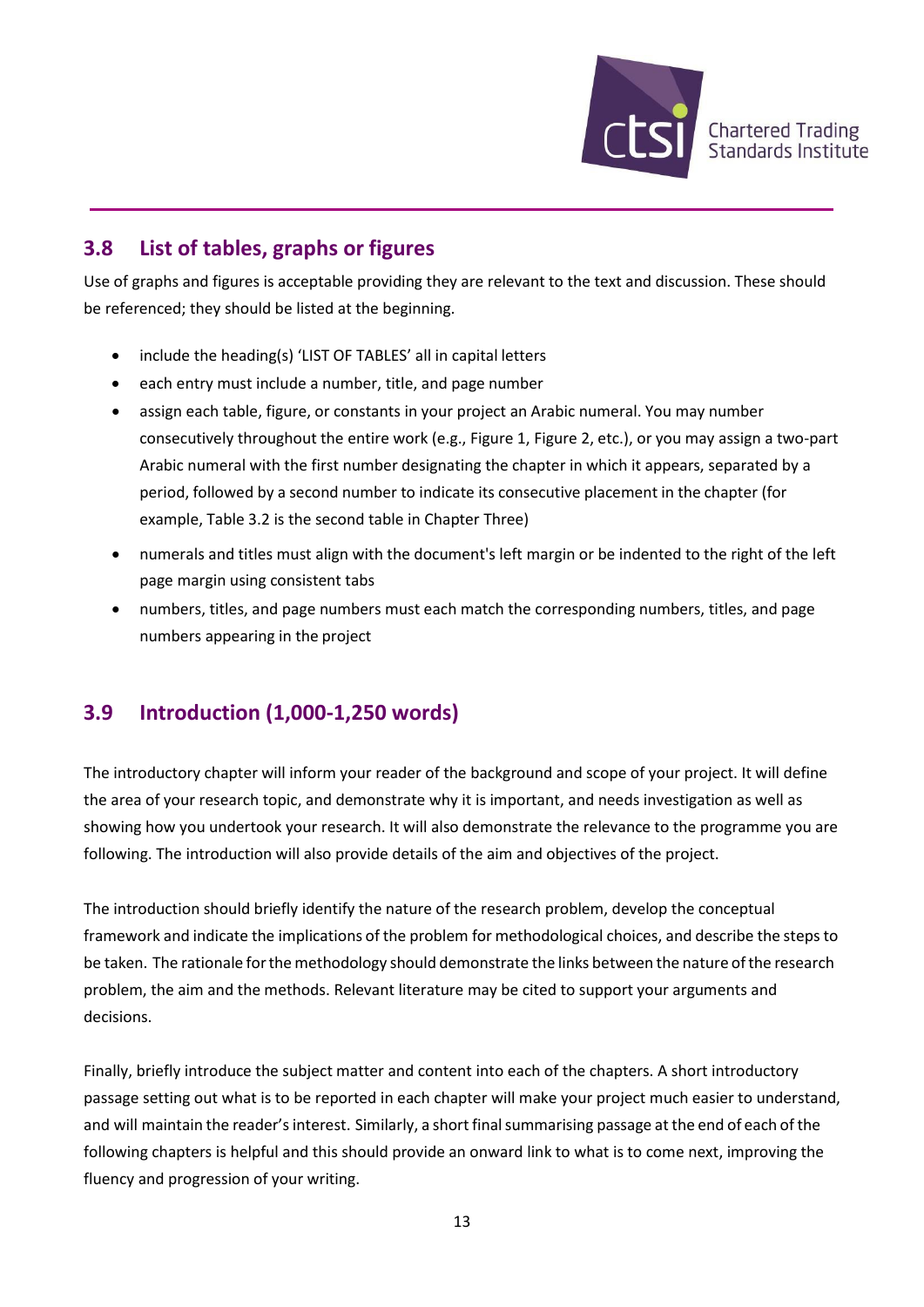

**Although this is the first piece of writing the reader comes to, it is often best to leave its final preparation and editing until the end** as, until then, you will not be certain about what you are introducing. The introduction has two main roles:

- to expand the material summarised in the abstract
- to signpost the content of the rest of the project

### **3.10 Literature review (guideline 2,500-2,750 words)**

The researcher cannot be confident about what needs to be done, and how, unless they thoroughly understand the topic, are familiar with the important research that already exists, and know what the key areas of discussion are. The literature review provides the conceptual base and develops the topic through a critical review of pertinent and current published literature from a range of sources. This might include books, journal articles, websites, news reports, market data, published statistics, etc. You should use credible sources and avoid online sources such as Wikipedia, Business Balls, etc. The purpose of this chapter is to show that you are aware of where your own piece of research fits into the overall context of research in your field. Any primary data collected and discussed should link to the literature reviewed. This chapter should be in the region of 2,500-2,750 words.

To do this you need to:

- describe the current state of research in your defined area
- consider whether there are any closely related areas that you also need to refer to
- identify a gap where you argue that further research is needed
- explain how you plan to attend to that particular research gap

This can lead logically into a clear statement of the research question(s) or problem(s) you will be addressing. In addition to the research context, there may be other relevant contexts to present - for example:

- theoretical context
- methodological context
- practice context
- political context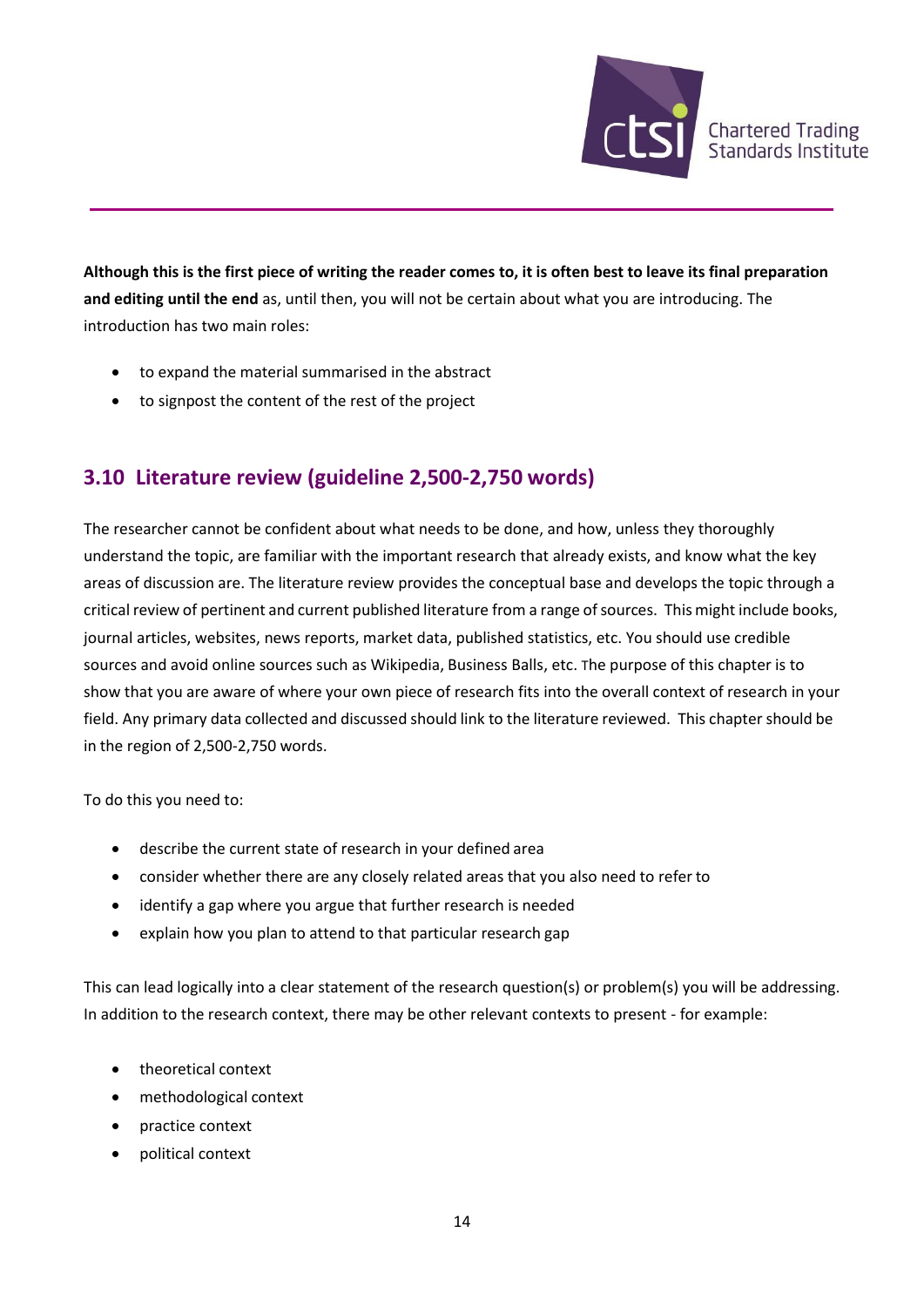

It can be difficult to identify the best order for sections in this chapter because the rationale for your choice of specific research question can be complicated, and there may be several inter-linked reasons why the research is needed. It is worth taking time to develop a logical structure as this will help to convince examiners of the relevance of your research, and that you understand its relevance. It will also provide you with a framework to refer back to in your discussion chapter, when you reflect on the extent to which your research has achieved what it set out to do.

The literature review not only helps refine the research focus, it will also inform preparation of your research instrument (questionnaire, structured or unstructured interview questions, etc) if you are collecting primary data, and should link to the results, analysis and discussion.

#### **3.11 Research methods (1,000-1,250 words)**

This chapter explains and justifies the methodology adopted to complete your research. The methodology section appears immediately after the literature review in your project, and should flow organically from it. Up until the point of writing your methodology, you will have defined your research question and conducted a detailed review of what other scholars in the field have to say about your topic. In this section there should be a discussion of relevant research methods and justification for using them for your project. Discussions are likely to focus around the use of qualitative or quantitative data, and means of analysis.

Every project is individual and will therefore have its own unique methodology. Consequently, it is not possible to give a definitive list suitable for every project. However, if your project has gathered primary data the chapter should refer to literature on research methods, and provide a detailed account of both the approach to the project and justification forthe decision to adopt the particular approach. If your project is a practical enforcement project, it will explain what you did and why with clear justification for the approach and decisions taken.

The methodology needs to establish a clear relationship between the research question, the existing research in your field as part of your literature review, and the means by which you will come to your conclusions. Therefore, no matter what subject area you are working in, your methodology section will include the following:

- a recap of your research question(s)
- a description of your design or method for both secondary and primary research
- the background and rationale (justification) for your design choice
- an evaluation of your choice of method, and a statement of its limitations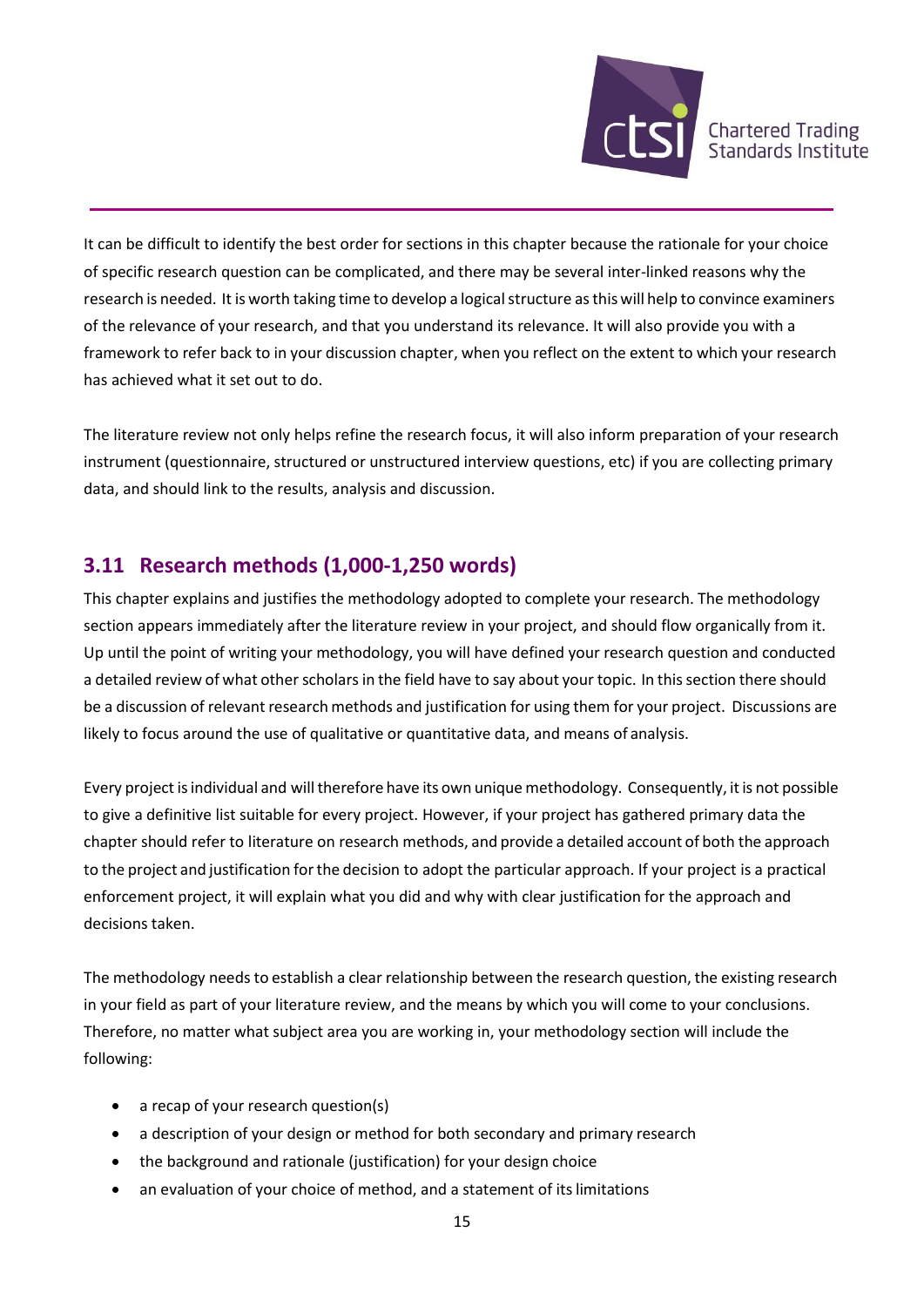

### **3.12 Results, analysis and discussion (1,500-2,000 words)**

This chapter should present the analysis and findings in a clear, written format. In some ways, it can be argued that this is the most important chapter in the project as it provides evidence of intellectual ability to analyse and interpret data and present this analysis in a logical, methodical and intelligible manner.

It is perhaps the most demanding chapter since the discussion section seeks to identify the significance of the findings from the project. This can be achieved firstly with an analysis and evaluation of the findings:

- what is the profile of the respondents/sample?
- break the results down into logical groupings and emerging themes rather than a simple chronological order of the questions asked or points raised
- what insights can you see? Are there any emerging patterns, themes or issues?
- what anomalies or contradictions are emerging within the data?
- what insights come from an evaluation of any non-supporting data, from what has not emerged, that might have been expected?
- what insights are generated by an evaluation of the findings in the light of the theoretical framework that emanated from reading, and interpretation of the secondary literature?
- this discussion can then be extended to relate findings from the primary research to existing knowledge in the subject via the literature review
- where does the research support the existing knowledge, and where is it saying something different? In the latter case, you should then try to see if you can explain why this might be

It is important not to just report the results, rather to analyse them. What do the results mean, what are the implications and do they concur and support, or contrast and disagree, with the literature. After you have interrogated your primary data, you may wish to present the results of the research both in discussion and by way of visual support - such as tables, graphs, bar charts and statistical analysis - where appropriate. If you have used a qualitative approach you may include quotes from interviews or focus groups. Any visual presentation of results should be carefully cross-referenced to the text. Summarise the main findings before moving on to the concluding section of your project.

### **3.13 Conclusion and recommendations (1,000-1,250 words)**

The conclusion is the very last part of your 8,000-word project. The conclusions are a critical evaluation of the overall topic and aim, rather than a simple repeat of the findings. You should develop the discussion related to the introduction presented at the beginning of the project and conclude on the overall aim of your research. How does the research meet your aim and each of your objectives?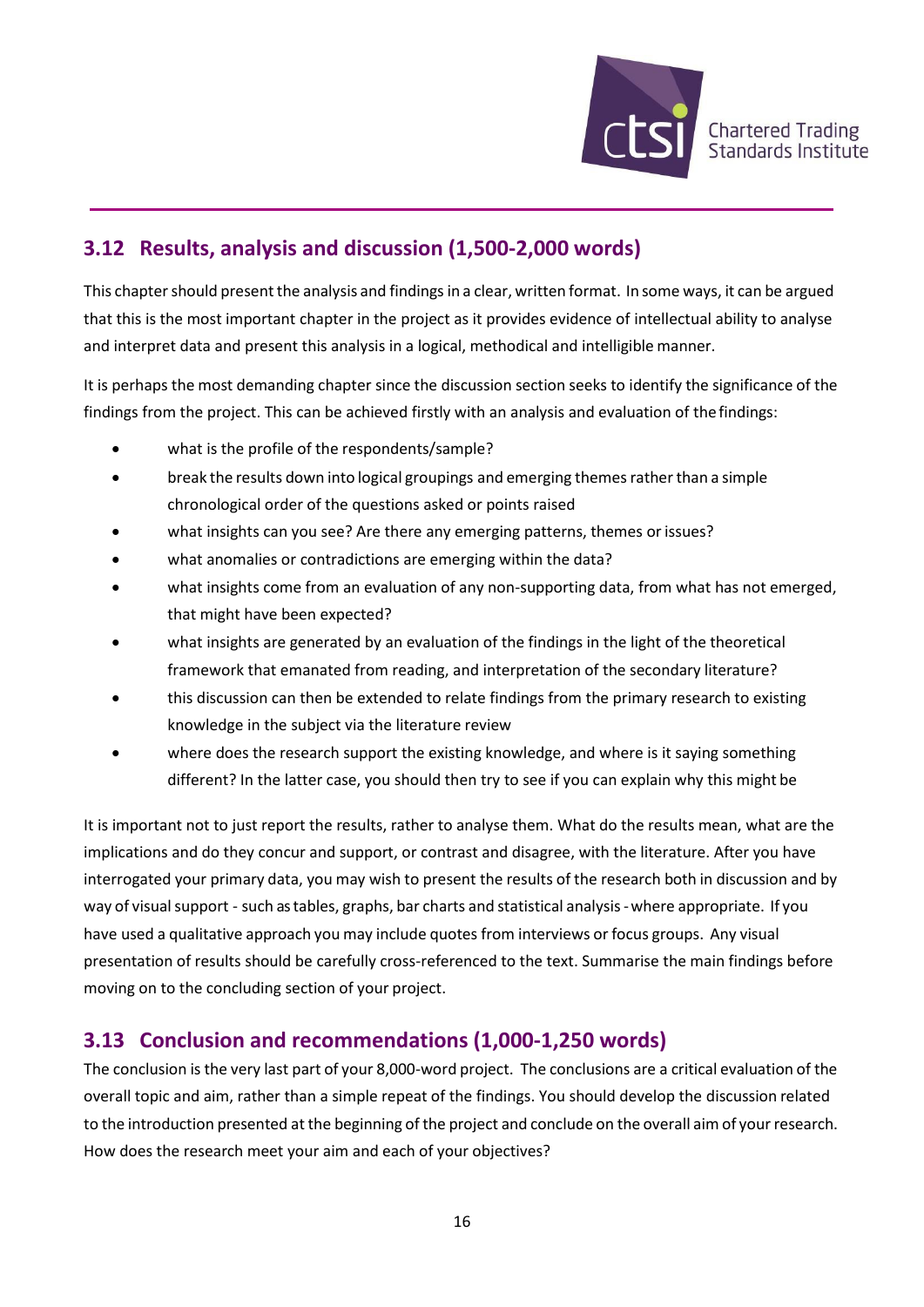

Its main purposes are to:

- clearly state the answer to the main research question
- summarise and reflect on the research
- make recommendations for future work on the topic
- show what new knowledge you have contributed

The conclusion should be concise and engaging. Aim to leave the reader with a clear understanding of the main discovery or argument that your research has advanced. If there are any recommendations to be included you can address these in this section; recommendations will be unique to your project and research, and may include opportunities for further research arising from the project.

#### **3.14 Reflection (250-500 words)**

Reflection means thinking deeply about something. It requires conscious active thinking to increase awareness. Reflecting on the project will require consideration of the research experience, any strengths and weaknesses of the approach adopted, and perhaps the appropriateness of the research methods or suggestions for improvement or lessons learned. Your reflection should contain a critical appraisal of the project, including any limitations and/or features of the research process that may influence findings.

You are aiming to strike a balance between your personal perspective and the requirements of good academic practice and rigorous thinking. This means:

- developing a perspective, or line of reasoning
- demonstrating that you are well informed, have read relevant literature and reflected on itsrelevance to your own development
- showing that you recognise that situations are rarely simple and clear-cut
- writing about the link between your experiences/practice and your reading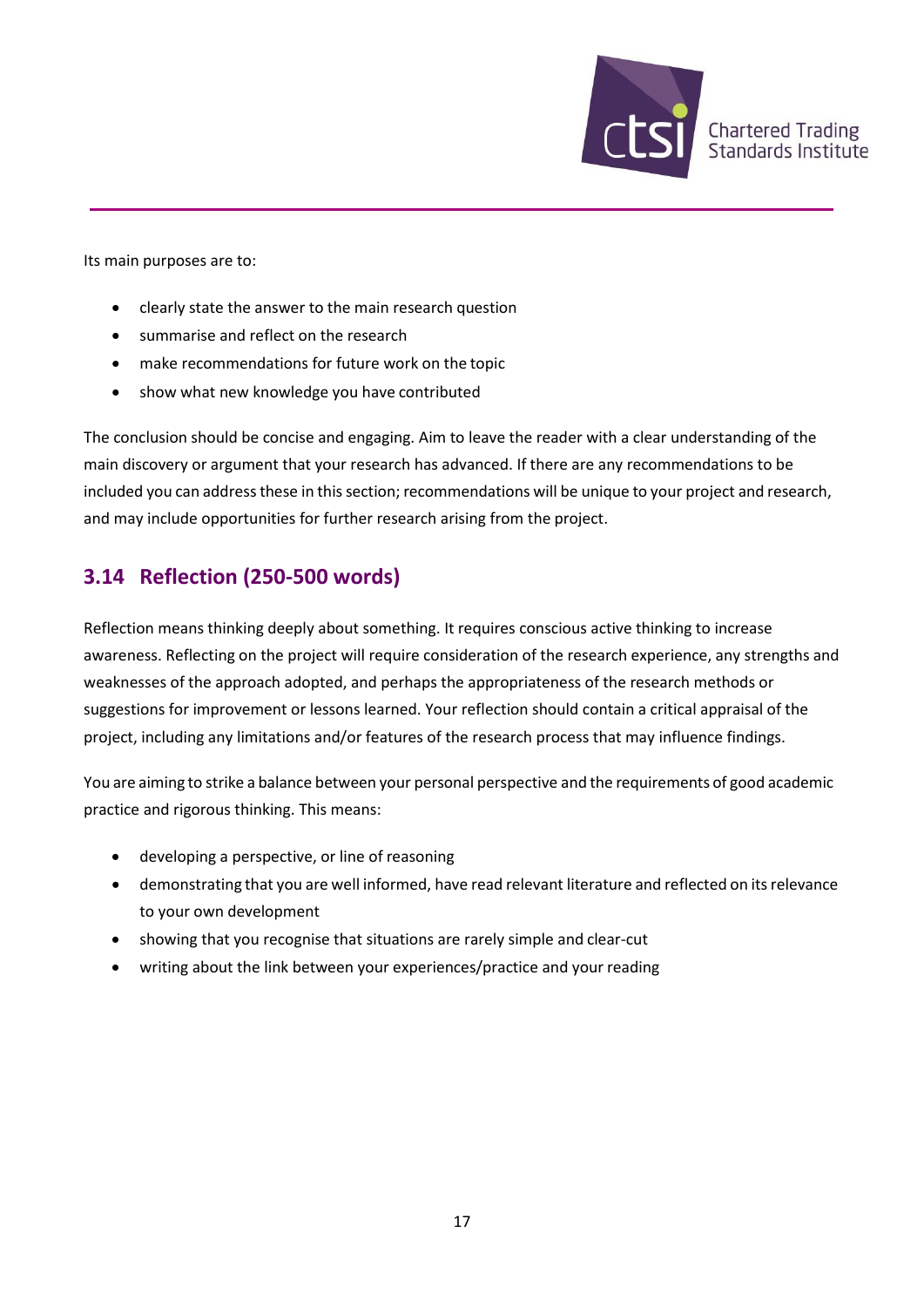

### **3.15 References**

When you are writing an essay, report, dissertation, project or any other form of academic writing, your own thoughts and ideas inevitably build on those of other writers, researchers or teachers. It is essential that you acknowledge the sources of data, research and ideas on which you have drawn by including references to, and full details of, these sources in your work. Referencing your work allows the reader to:

- distinguish your own ideas and findings from those you have drawn from the work ofothers
- follow up in more detail the ideas or facts that you have referred to

Whenever you read, or research material for your writing, make sure that you include in your notes, or on any photocopied material, the full publication details of each relevant text that you read.

You must use a **Harvard referencing or Footnote** style - please refer to a comprehensive Harvard referencing guide if you are unsure as to the requirements.

### **3.16 Appendices**

The appendices offer the opportunity to present supplementary information to support the project that would disturb narrative flow if presented in the main text. Any detailed information that is not immediately needed to make your point can go in an appendix. This helps keep your main text focused and not unnecessarily long. It should be borne in mind that appendices *must* be referred to as part of your in-text narrative, or they will not be consulted. It is also important to bear in mind that readers have to be able to understand your project with the appendices. This means it is important to make sure you don't move anything that is critical into an appendix. The appendices only serve to provide additional information.

Further, the normal protocols governing presentation of the appendices themselves should be observed:

- each appendix is numbered as it appears in the text and has a title
- if the content of an appendix is not self-explanatory (and was not explained in the narrative of the project itself), appropriate instructive commentary within the relevant appendix is advised
- each appendix appears on its own page
- Appendices should be used for the intended purpose.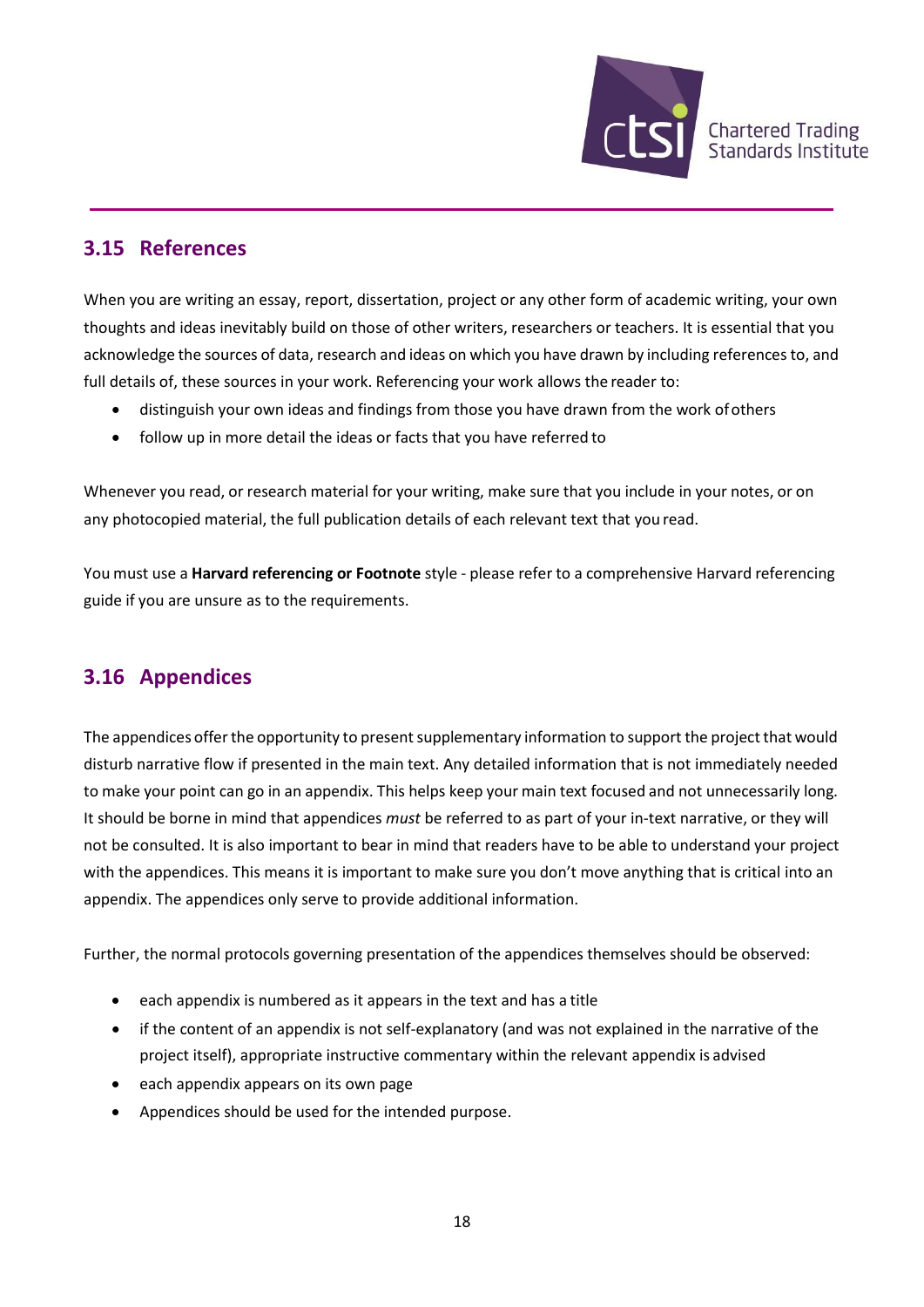

## **4.0 Final checklist**

Before handing in your project, you should ensure that you have fulfilled each of the requirements by ticking off the boxes in the following checklist.

Is the length of your project no more than 8,000 words? (+/- 10%) Have you ensured that you have avoided plagiarism? Have you done a spell check all through the text? Have you proof-read a printed copy of the text? Have you included a title page, which has a precise word count? Have you included an abstract? Have you included the contents pages? Does your project have an introduction? Has it also got a conclusion? Have you referenced consistently? Have you included references? Have you numbered all of your pages?



## **5.0 Assessment, marking and classification**

The following section outlines what the Assessment Team will look at.

#### **5.1 Assessment and marking**

#### **Introduction.**

- is the quality and feasibility of the topic suitable and appropriate?
- have the background issues been identified?
- is the context of the topic clear and is it significantly related to the specific course or field?
- is there a clear and strong argument emerging?
- are the aim and objectives clearly stated and are they achievable?
- is the structure clearly outlined?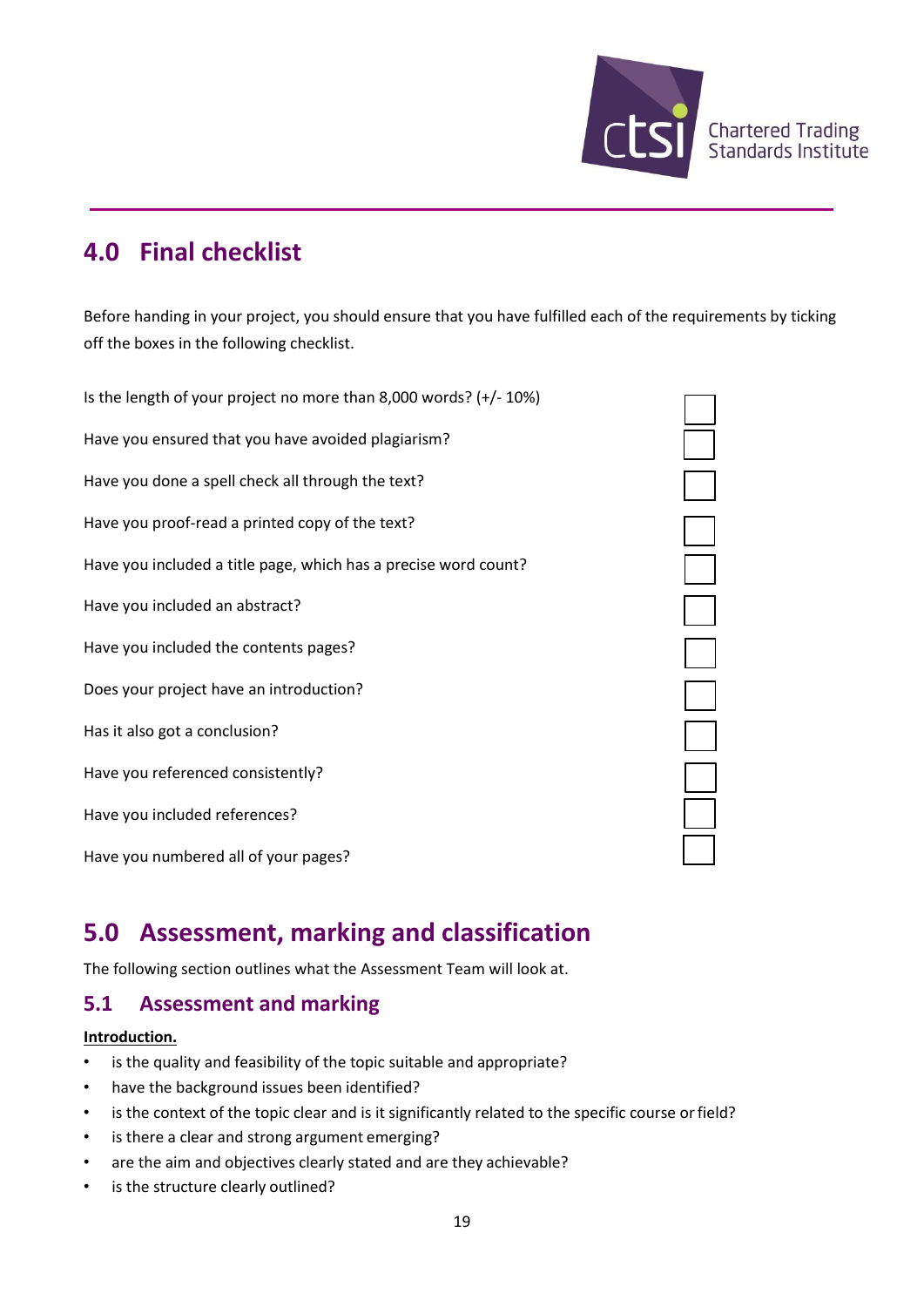

#### **Literature review**

- does the discussion contain interesting and relevant material?
- has this material been included because it provides the justification for and raises the issues that guide the empirical part of thestudy?
- does the discussion move from the general to the specific so that the focus is on the main research area?
- is this material evaluated in a critical manner and are alternative viewpoints (where relevant) discussed and analysed?
- is this discussion underpinned by the correct citing of source material and does it conform to the Harvard system or Footnote style as instructed?
- is the selection, application and critique of relevant ideas, concepts, theories and empirical research appropriate?
- does the candidate demonstrate interaction with an appropriate range and depth of appropriate literature?

#### **Methodology**

- does the methodology 'fit' the issues to be examined?
- is it likely to produce relevant, reliable and validdata?
- for practical enforcement projects does the candidate / local authority have the appropriate statutory powers to undertake this project
- is the data collection sample appropriate for the objectives?
- is the data collection method appropriate and sufficient?
- is the data collection research instrument for example, questionnaire or interview questions- well designed with clear questions and instructions?
- for practical enforcement projects is the enforcement plan well designed and appropriate?
- do the questions arise from the literature review?
- are the questions related to the objectives?
- have the secondary research and primary research data collection methods been explained properly?
- have they been justified by reference to the research methods literature?
- has the methodology been carried out in an appropriate way?
- has the candidate considered and addressed any ethical or data protection issues?

#### **Results**

- have the results of the data collection been presented in aclear and unambiguous manner?
- are they easy to follow?
- have they been analysed to the correct degree of sophistication, such that the objectives are achieved?
- have the appropriate statistical tests been used (where relevant)?
- are the results of sufficient quality, reliability, validity and relevant to the findings?
- is the relationship to the literature reinforced?

#### **Conclusions, recommendations and reflections**

- what is the overall quality and appropriateness of the conclusions?
- do the conclusions evaluate the whole aim of the project properly rather than simply summarise theresults?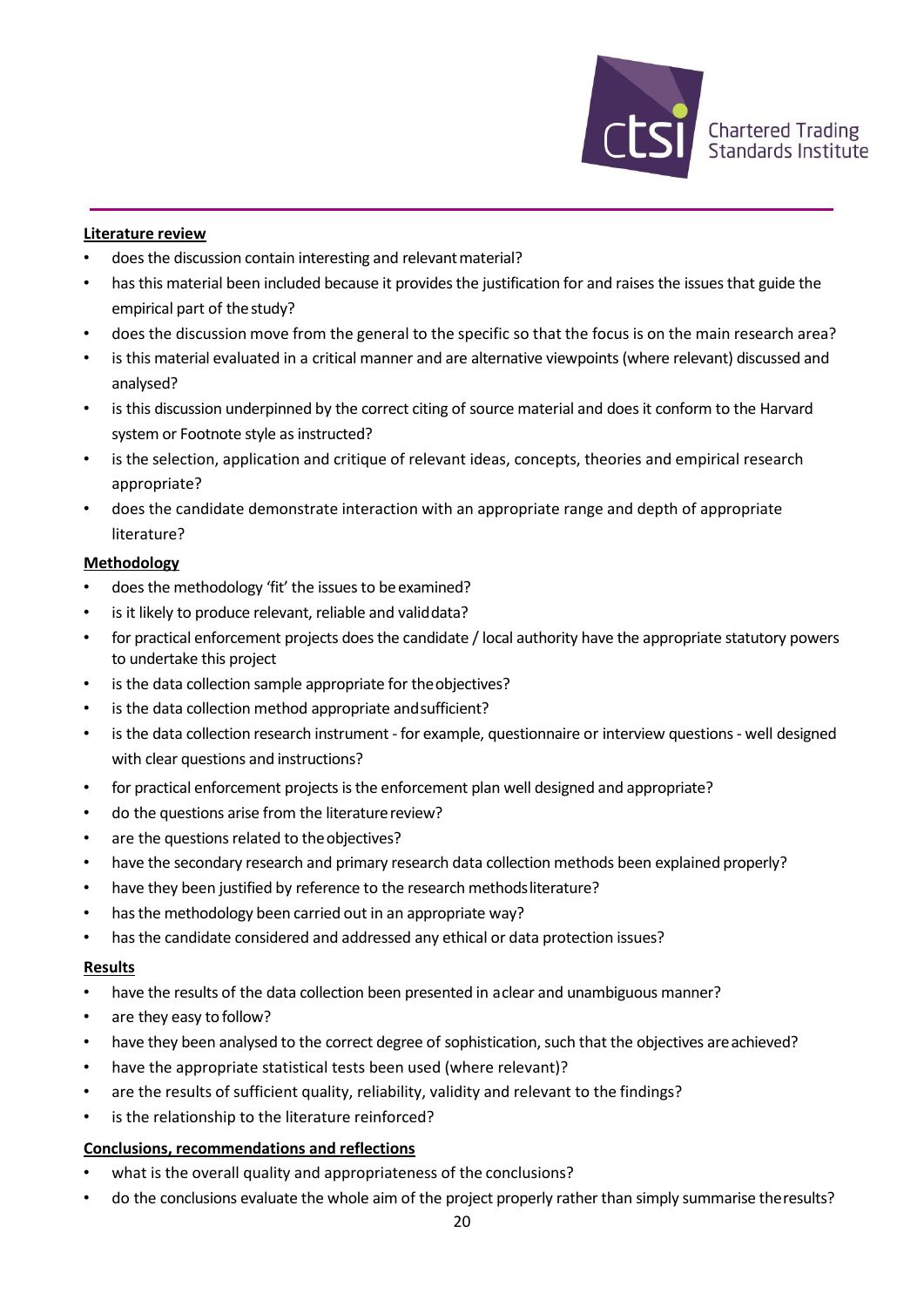

- do they place the results within the context of the background issues identified in theintroduction?
- do the conclusions identify where and to what extent the aim and objectives have been achieved?
- overall, have the aim and objectives been achieved to a satisfactory level?
- are the practical implications recognised and appropriate recommendations made?
- does a process of 'reflection' take place in which the issues are re-evaluated and the methodology scrutinised?
- are there any recommendations for future research?

#### **Overall presentation:**

- has the project been presented in such a manner that there is a clear structure and coherent flow of argument and evidence of a logical thought process?
- is the style of writing of an appropriate level of sophistication and grammatically correct?
- does the project conform to the 'style' as instructed in the guidelines for presentation?
- has the project been consistently justified with correctnumbering?
- are allthe tables and figures numbered and labelled?
- is the use of appendices appropriate and are these referred to in the text?

#### **To summarise:**

- the project should have a feasible, course-specific focus
- the aim and objectives should be clear and should have been achieved, or an explanation given as to why not
- this standard should be appropriate for a Level 6 honours graduate
- it should achieve the overall aim and learning outcomes ofthe Advanced Practitioner Project unit

#### **5.2 Marking process**

The subject examiner will mark the project. Where a project is picked for moderation this will be independently moderated. A final mark will be presented to the QAB for ratification.

It is occasionally deemed necessary in the course of assessment, for markers to discuss directly with a candidate in order to gain clarification about specific aspects of a submission. Candidates called upon to attend such a discussion will be given fair notice in this regard, and the Education Team will seek to arrange the meeting/discussion at a time of mutual convenience. This will be conducted remotely via a webinar.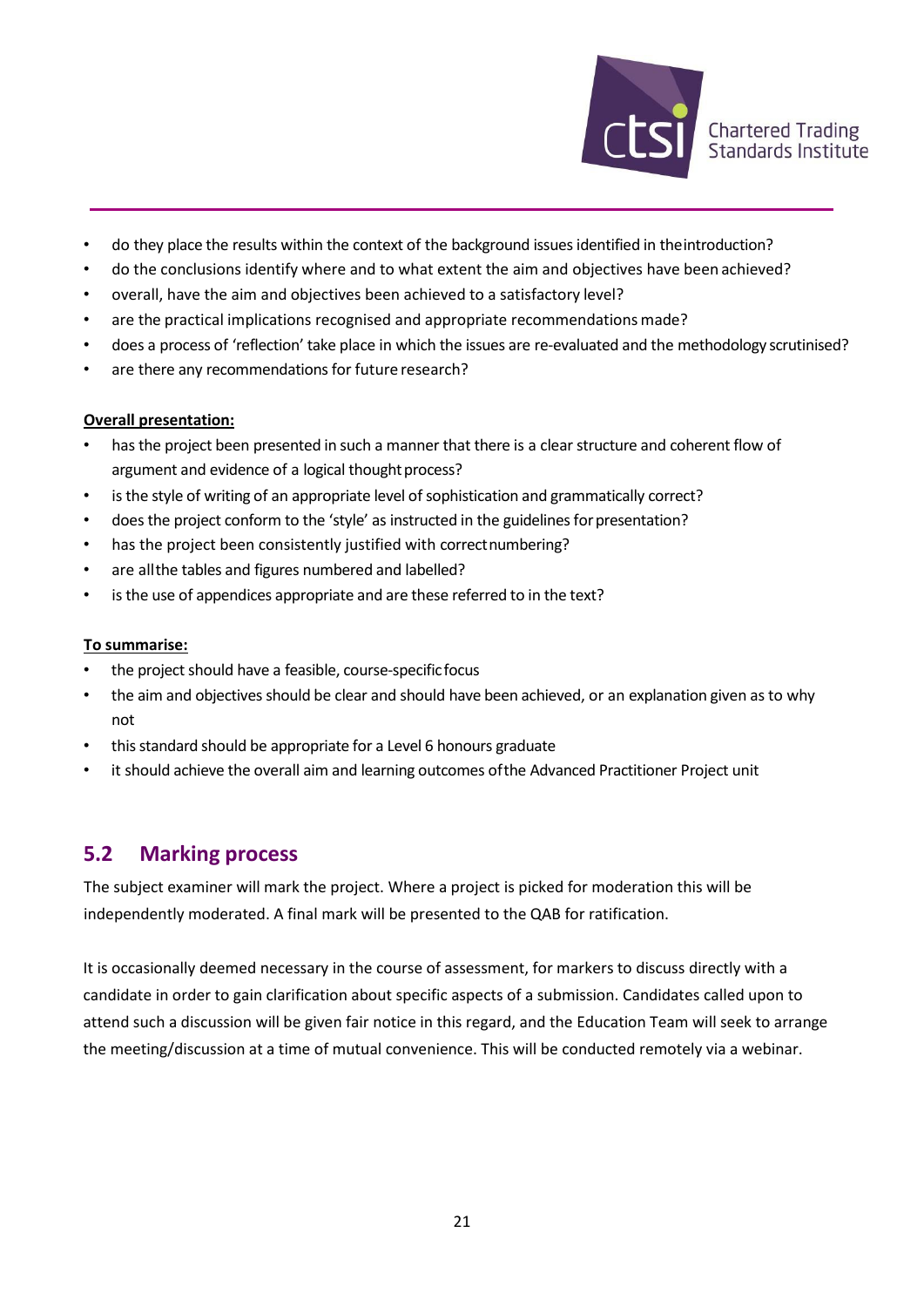

Consistency of marking across all projects is assured through a process of moderation. This will provide a further opportunity for any necessary adjustment to be made. Projects where the agreed mark is on the border between grades will be moderated as part of a sample that contains projects from across the range of marks awarded and includes projects where third marking was required.

Marks are ratified by the examination board and candidates are notified by letter after the ratification meeting. Two ratification meetings occur each year. Information can be found on CTSI website Stage 3 area on timelines and ratification points.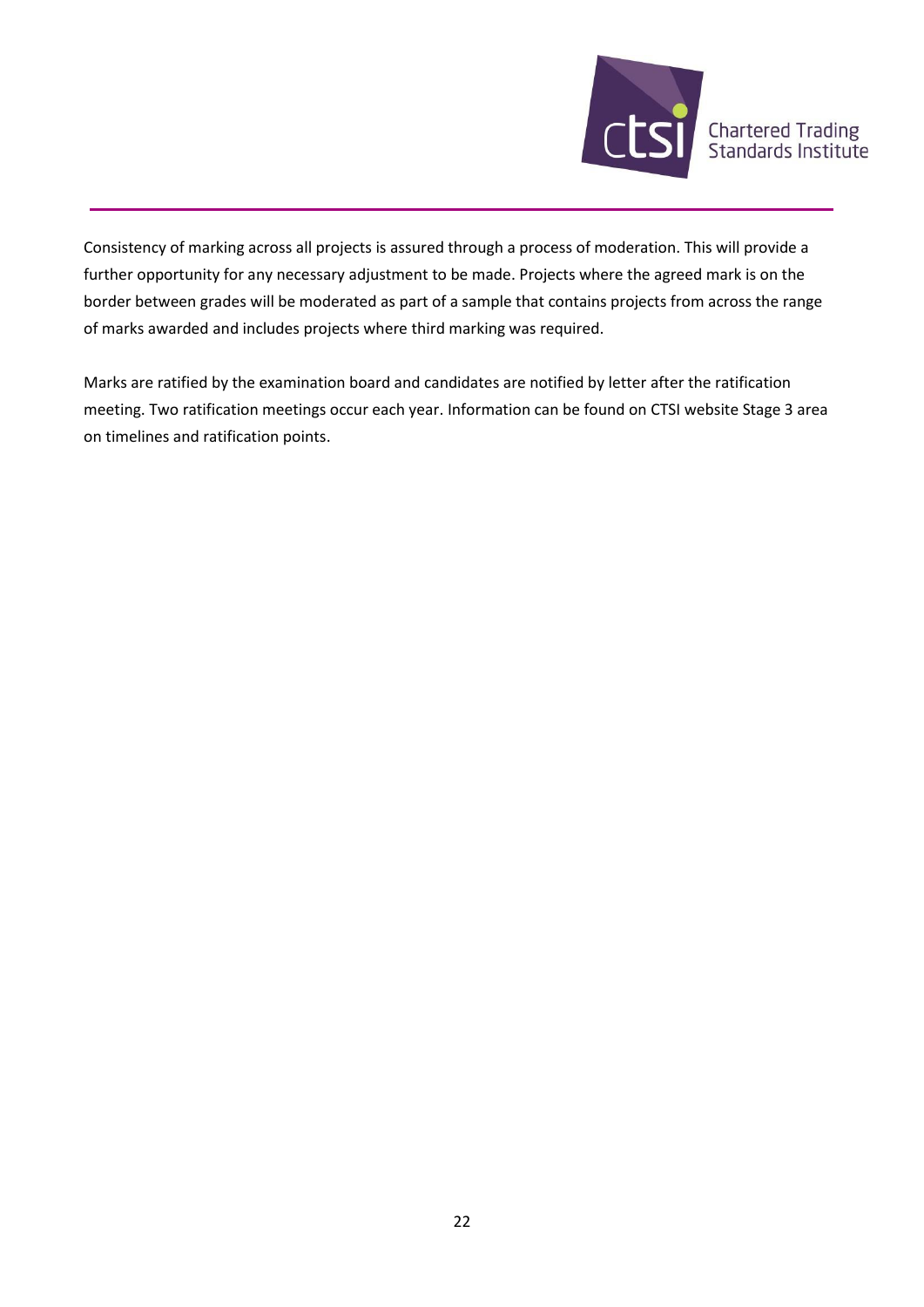

### **5.3 Classification criteria**

#### **Stage 3 (Level 6 / 9 for Scotland) learning outcomes / classification criteria**

Provides guidance on what should be covered at Stage 3 (level 6/9) in relation to: Knowledge and understanding; Practice: applied knowledge and understanding; Generic cognitive skills; Communication, ICT and numeracy; and Autonomy, accountability and working with others.

| <b>Learning outcome</b>                                                                                         | <b>INSUFFICIENT (FAIL) 0</b><br>- 28% extremely<br>limited OR<br>insufficiently<br>critical OR missing<br>analysis OR<br>inappropriate<br>material                                                                                                                                                                                                              | <b>INADEQUATE (FAIL)</b><br>29 - 39%<br>incomplete OR<br>inadequately critical<br>superficial analysis<br>OR inadequate<br>material                                                                                                                                                                                                                      | <b>SATISFACTORY 40 -</b><br>49% sufficient theory,<br>descriptive<br>observation, flawed<br>but adequate                                                                                                                                                                                                                                                      | <b>COHERENT 50 - 59%</b><br>consistent, good<br>coverage, some<br>thoughtful analysis,<br>allowable flaws                                                                                                                                                                                                             | <b>THOROUGH, 60 - 69%</b><br>fluent, rigorous<br>critical insight and<br>observation.<br>analytical and,<br>precise                                                                                                                                                                                               | SOPHISTICATED 70-<br>85% - fluent, rigorous<br>critical insight and<br>observation, analytical<br>and, precise.<br><b>Ambitious intellectual</b><br>depth                                                                                                                                                                                    | <b>OUTSTANDING 86-100%</b><br>rigorous critical insight<br>and observation,<br>analytical and, precise.<br><b>Ambitious intellectual</b><br>depth, excellent<br>innovative, exacting<br>quality of work                                                                                                                                                                                                                                               |
|-----------------------------------------------------------------------------------------------------------------|-----------------------------------------------------------------------------------------------------------------------------------------------------------------------------------------------------------------------------------------------------------------------------------------------------------------------------------------------------------------|----------------------------------------------------------------------------------------------------------------------------------------------------------------------------------------------------------------------------------------------------------------------------------------------------------------------------------------------------------|---------------------------------------------------------------------------------------------------------------------------------------------------------------------------------------------------------------------------------------------------------------------------------------------------------------------------------------------------------------|-----------------------------------------------------------------------------------------------------------------------------------------------------------------------------------------------------------------------------------------------------------------------------------------------------------------------|-------------------------------------------------------------------------------------------------------------------------------------------------------------------------------------------------------------------------------------------------------------------------------------------------------------------|----------------------------------------------------------------------------------------------------------------------------------------------------------------------------------------------------------------------------------------------------------------------------------------------------------------------------------------------|-------------------------------------------------------------------------------------------------------------------------------------------------------------------------------------------------------------------------------------------------------------------------------------------------------------------------------------------------------------------------------------------------------------------------------------------------------|
| <b>Identify a relevant</b><br>research focus and<br>provide research<br>objectives to explore<br>the key issues | • extremely limited identification • inadequate identification of<br>of research focus<br>· insufficient articulation or<br>explanation of relevant<br>professional, social and<br>community contexts within the<br>disciplinary field<br>· incoherent explanation of<br>research objectives<br>· inappropriate reference or links<br>to theory and/or practice | research focus<br>• superficial articulation and<br>explanation of relevant<br>professional, social and<br>community contexts within<br>the disciplinary field<br>• inconsistent research<br>objectives (inconsistent with<br>themselves OR with research<br>focus)<br>mainly irrelevant reference o<br>links to theory and/or<br>practice               | ·adequate attempt to identify<br>research focus<br>• sufficient explanation and<br>articulation of relevant<br>professional, social and<br>community context within<br>disciplinary field<br>·satisfactory research objectives<br>(loosely expressed or connected<br>to research objectives)<br>· descriptive reference or links to<br>theory and/or practice | · clear identification of research<br>focus<br>· careful explanation and<br>articulation of relevant<br>professional, social and<br>community context within the<br>disciplinary field<br>· research objectives are consistent<br>with research issue<br>· thoughtful reference or links to<br>theory and/or practice | · rigorous identification of the<br>research issue<br>. thorough explanation and<br>articulation of the relevant<br>professional, social and<br>community context within their<br>disciplinary field<br>· precise articulation of research<br>objectives<br>· fluent reference and links to<br>theory or practice | research focus<br>· persuasive articulation and<br>explanation of the professional<br>social or community context<br>within their disciplinary field<br>. meticulous identification of<br>research objectives<br>. ambitious reference and links to<br>theory and practice                                                                   | ● sophisticated identification of the ● authoritative identification of the<br>research focus<br>. insightful articulation and<br>explanation of the relevant<br>professional, social and<br>community context within the<br>disciplinary field<br>• exacting identification of the<br>research objectives<br>· illuminating reference and links to<br>theory or practice, bringing<br>unexpected insights to the link<br>between theory and practice |
| <b>Critically evaluate</b><br>models and theories,<br>use of academic sources<br>relevant to project focus      | • insufficient evidence of having<br>read existing models and<br>theories relating to the project<br>incoherent or non-extant<br>conceptual framework (for<br>example theory used to guide<br>research design, analysis of<br>data, and interpretation of<br>results)                                                                                           | addresses superficially the<br>existing literature with little<br>evidence of having read and<br>critically reflected on extant<br>models and theories relating<br>to the project<br>limited or incomplete<br>conceptual framework (for<br>example, theory used to<br>guide research design,<br>analysis of data, and<br>interpretation of<br>• results) | · addresses the extant literature<br>sufficiently with some evidence<br>of having read and critically<br>reflected on extant models and<br>theories relating to the project<br>• conceptual framework is<br>provided, albeit of more<br>descriptive rather than analytica<br>value                                                                            | · confident critical evaluation of<br>extant literature in respect to<br>extant models and theories<br>relating to the project<br>conceptual framework<br>thoughtfully articulated in respect<br>to guiding research design,<br>analysis of data, and<br>interpretation of results                                    | . thorough critical evaluation of a<br>wide range of appropriate and<br>relevant literature<br>. conceptual framework is<br>rigorously analysed in respect to<br>guiding research design, analysi<br>of data, and interpretation of<br>results                                                                    | · sophisticated critical<br>evaluation of appropriate and<br>relevant literature: a<br>sophisticated discussion<br>understanding of the<br>relationship between theory<br>and practice<br>· conceptual framework is<br>thoroughly analysed in respect<br>to guiding research design,<br>analysis of data, and<br>• interpretation of results | • creative critical analysis applied to<br>appropriate and relevant<br>literature: academic terminology<br>used ambitiously<br>· demonstrates insightful<br>understanding of the relationship<br>between theory and practice                                                                                                                                                                                                                          |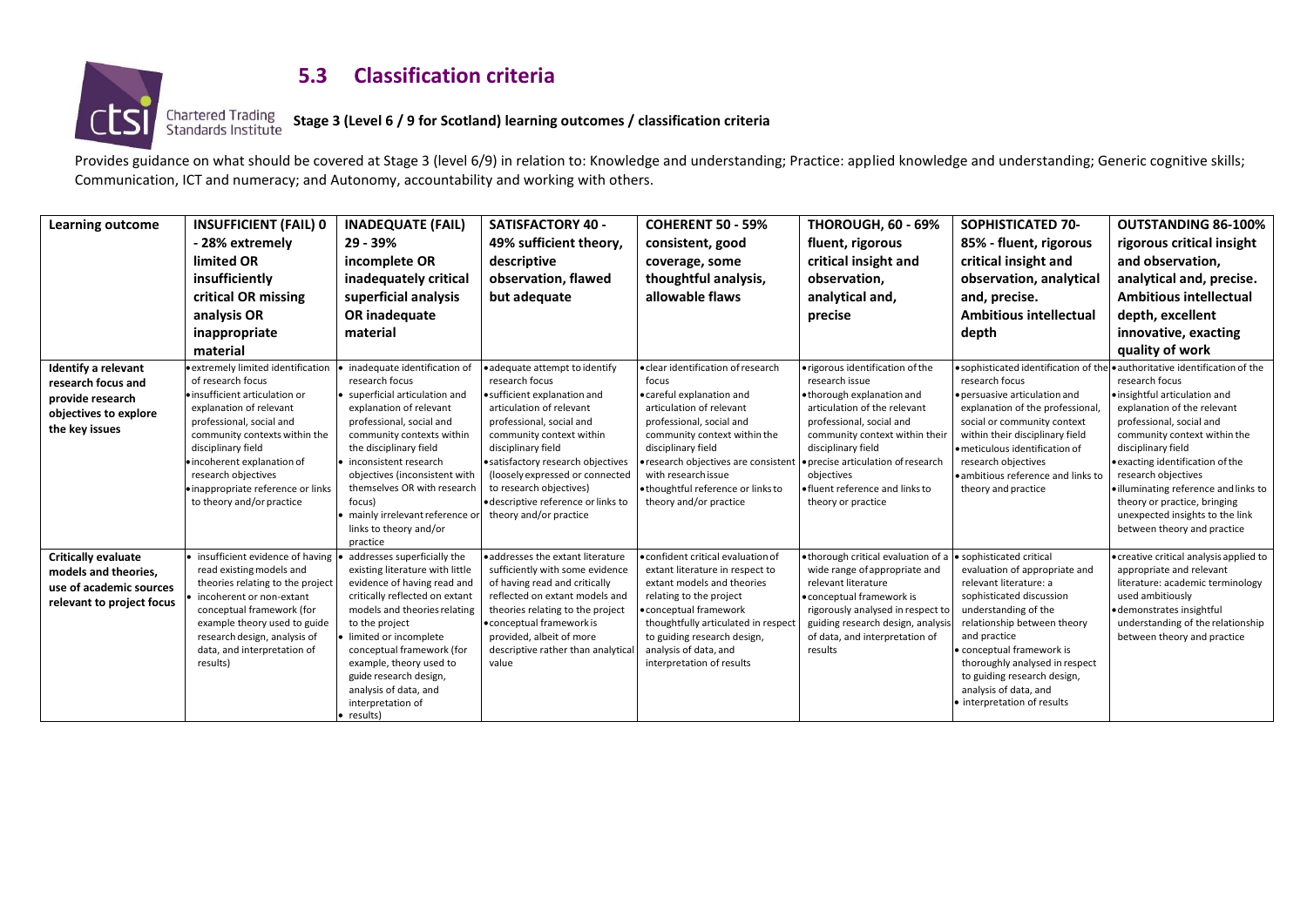| To formulate and justify<br>appropriate research<br>methods to address<br>research objectives                                                                            | ·incoherent logic between<br>research methods and research<br>objectives<br>·ethical standards erroneous,<br>wrong or missing in the design<br>of the research<br>· missing or inappropriate<br>evidence of chosen approach<br>being informed by research<br>methods literature                                                                                                                                                                                                                                                                                                                                           | • incomplete or contradictory<br>logic between research<br>methods and research<br>objectives<br>ethical standards<br>inadequately applied in the<br>design of the research<br>limited or irrelevant evidence<br>of chosen approach being<br>informed by research<br>methods literature                                                                                                                                                                                                                                                                                                                                         | ·adequate logic demonstrated<br>between research methods and<br>research objectives<br>· ethical standards adequately<br>applied in the design of the<br>research<br>· sufficient evidence of chosen<br>approach being informed by<br>research methods                                                                                                                                                                                                                                                                                                                                                                                                           | a congruent logical connection<br>made between the research<br>methods and objectives<br>a careful attempt to apply ethical<br>standards in the design of<br>research<br>a clear attempt to evaluate<br>chosen methods using a range of<br>research methods literature                                                                                                                                                                                                                                                                | • a precise logical connection<br>made between the research<br>methods and objectives<br>a rigorous attempt to apply<br>ethical standards in the design<br>of the research<br>• a fluent attempt to evaluate<br>alternative approaches and<br>justify chosen methods using a<br>range of research methods<br>literature                                                                                                                                                                                                                                               | • a convincing logical connection<br>made between research<br>methods and objectives<br>a persuasive attempt to apply<br>ethical standards in the design of<br>the research with understanding<br>of how this fit with broader<br>ethical debates<br>an ambitious attempt to<br>evaluate alternative approaches<br>and justify chosen methods<br>using a range of research<br>methods literature                                                                                                                                                                                                                 | · an authoritative logic made<br>between research methods and<br>objectives<br>• an insightful attempt to apply<br>ethical standards in the design of<br>the research with understanding of<br>how this fits with broader ethical<br>debates                                                                                                                                                                                                                                                                                                                      |
|--------------------------------------------------------------------------------------------------------------------------------------------------------------------------|---------------------------------------------------------------------------------------------------------------------------------------------------------------------------------------------------------------------------------------------------------------------------------------------------------------------------------------------------------------------------------------------------------------------------------------------------------------------------------------------------------------------------------------------------------------------------------------------------------------------------|---------------------------------------------------------------------------------------------------------------------------------------------------------------------------------------------------------------------------------------------------------------------------------------------------------------------------------------------------------------------------------------------------------------------------------------------------------------------------------------------------------------------------------------------------------------------------------------------------------------------------------|------------------------------------------------------------------------------------------------------------------------------------------------------------------------------------------------------------------------------------------------------------------------------------------------------------------------------------------------------------------------------------------------------------------------------------------------------------------------------------------------------------------------------------------------------------------------------------------------------------------------------------------------------------------|---------------------------------------------------------------------------------------------------------------------------------------------------------------------------------------------------------------------------------------------------------------------------------------------------------------------------------------------------------------------------------------------------------------------------------------------------------------------------------------------------------------------------------------|-----------------------------------------------------------------------------------------------------------------------------------------------------------------------------------------------------------------------------------------------------------------------------------------------------------------------------------------------------------------------------------------------------------------------------------------------------------------------------------------------------------------------------------------------------------------------|------------------------------------------------------------------------------------------------------------------------------------------------------------------------------------------------------------------------------------------------------------------------------------------------------------------------------------------------------------------------------------------------------------------------------------------------------------------------------------------------------------------------------------------------------------------------------------------------------------------|-------------------------------------------------------------------------------------------------------------------------------------------------------------------------------------------------------------------------------------------------------------------------------------------------------------------------------------------------------------------------------------------------------------------------------------------------------------------------------------------------------------------------------------------------------------------|
| Apply skills of critical<br>analysis and evaluation<br>of data in the context of<br>real-world situations,<br>and draw suitable<br>conclusions and/or<br>recommendations | · no recognisable analysis or<br>evaluation of current issues or<br>problems are evident<br>• erroneous / inaccurate<br>execution of analysis that does<br>not address stated research<br>question(s)/ objectives.<br>insufficient discussion of<br>findings<br>extremely limited attempt to<br>provide ethical and<br>sustainable conclusions,<br>recommendations or<br>solutions<br>absent or formless<br>consideration of professional<br>and commercial issues<br>emerging from the research.<br>communication skills appear<br>to be characterised as<br>extremely lacking in content or<br>incoherent in expression | · little analysis or evaluation of<br>current issues or problems.<br>inadequate execution of<br>analysis that does not<br>address stated research<br>question(s)/ objectives.<br>superficial discussion of<br>findings. E.g. Does not relate<br>findings to the conceptual<br>framework.<br>limited attempt to provide<br>ethical and sustainable<br>conclusions.<br>recommendations or<br>solutions.<br>inadequate consideration of<br>professional and commercial<br>issues emerging from the<br>research.<br>communication skills appear<br>to be characterised as<br>inconsistent in content and<br>unstructured in layout. | • reasonable attempt at analysis<br>and evaluation of current issues<br>or problems<br>· selection and use of research<br>methods is somewhat confused<br>· analysis addresses research<br>question(s)/ objectives with<br>some criticality<br>adequate but descriptive<br>discussion of the findings<br>sufficient attempts to provide<br>ethical and sustainable<br>conclusions, recommendations<br>or solutions<br>adequate consideration of<br>professional and commercial<br>issues emerging from the<br>research<br>communication skills<br>satisfactorily demonstrated in<br>terms of quality of expression<br>and content (albeit mainly<br>descriptive) | satisfactory level of analysis and<br>evaluation of current issues or<br>problems<br>addresses research<br>question(s)/objectives with<br>a thoughtful critical analysis<br>congruent discussion of the<br>findings mostly careful attempt to<br>provide ethical and sustainable<br>conclusions, recommendations or<br>solutions<br>coherent consideration of<br>professional and commercial<br>issues emerging from the research<br>communication skills coherently<br>demonstrated in terms of content<br>and quality of expression | good level of analysis and<br>valuation of clearly articulated<br>current issues or problems<br>addresses research<br>question(s)/objectives through a<br>thorough critical analysis<br>rigorous discussion of<br>findings<br>analytical, precise and logical<br>attempt to provide ethical and<br>sustainable conclusions,<br>recommendations or solutions<br>fluent consideration of<br>professional and commercial<br>issues emerging from the<br>research<br>communication skills<br>confidently demonstrated in<br>terms of content and quality of<br>expression | excellent level of analysis and<br>evaluation of clearly articulated<br>current issues or problems<br>addresses research<br>question(s)/objectives with a<br>meticulous critical analysis<br>excellent discussion of the<br>findings<br>very good use of relevant<br>research methods<br>persuasive attempt to provide<br>ethical and sustainable<br>conclusions, recommendations<br>or solutions<br>convincing consideration of<br>professional and commercial<br>issues emerging from the<br>research<br>communication skills<br>persuasively demonstrated in<br>terms of content and quality of<br>expression | exceptional level of analysis and<br>evaluation of clearly articulated<br>issues/problems<br>· research question(s)/ objectives<br>are explored through an<br>authoritative critical analysis<br>· discussion of the findings is<br>illuminating<br>· outstanding use of carefully<br>applied research methods<br>ethical and sustainable<br>conclusions, recommendations or<br>solutions are provided that are<br>insightful emerging from the<br>research<br>communication skills persuasively<br>demonstrated in terms of content<br>and quality of expression |
| Reflect upon the<br>research and learning<br>undertaken to complete<br>the project                                                                                       | absent or formless reflection or<br>personal learning of research<br>skills and absent or insufficient<br>evidence provided (for<br>example, engagement forms,<br>plans, etc)<br>reflection on progress to<br>manage their professional<br>development is absent or<br>extremely lacking                                                                                                                                                                                                                                                                                                                                  | inadequate reflection on<br>personal learning of research<br>skills (for example,<br>engagement forms, plans etc)<br>superficial or limited<br>reflection on progress to<br>manage their professional<br>development                                                                                                                                                                                                                                                                                                                                                                                                            | satisfactory reflection on<br>learning although this aspect is<br>not fully explored or needed<br>more appropriate supporting<br>evidence (for example,<br>engagement forms, plans etc)<br>the key features of critical<br>reflection on progress to<br>manage their professional<br>development is described<br>sufficiently                                                                                                                                                                                                                                                                                                                                    | · coherent critical reflection on<br>learning, with clear appropriate<br>supporting evidence (for example,<br>engagement forms, plans etc)<br>consistent critical reflection on<br>progress to manage their<br>professional development                                                                                                                                                                                                                                                                                               | rigorous critical reflection on<br>learning, with thorough<br>appropriate supporting<br>evidence (for example,<br>engagement forms, plans etc)<br>fluent critical reflection on<br>progress to manage their<br>professional development                                                                                                                                                                                                                                                                                                                               | persuasive critical reflection on<br>learning meticulously supported<br>with appropriate evidence (for<br>example, engagement forms,<br>plans etc)<br>sophisticated reflection on<br>progress to manage their<br>professional development                                                                                                                                                                                                                                                                                                                                                                        | insightful critical reflection on<br>learning, supported by appropriate<br>evidence (for example,<br>engagement forms, plans etc)<br>· illuminating reflection on progress<br>to manage their professional<br>development                                                                                                                                                                                                                                                                                                                                         |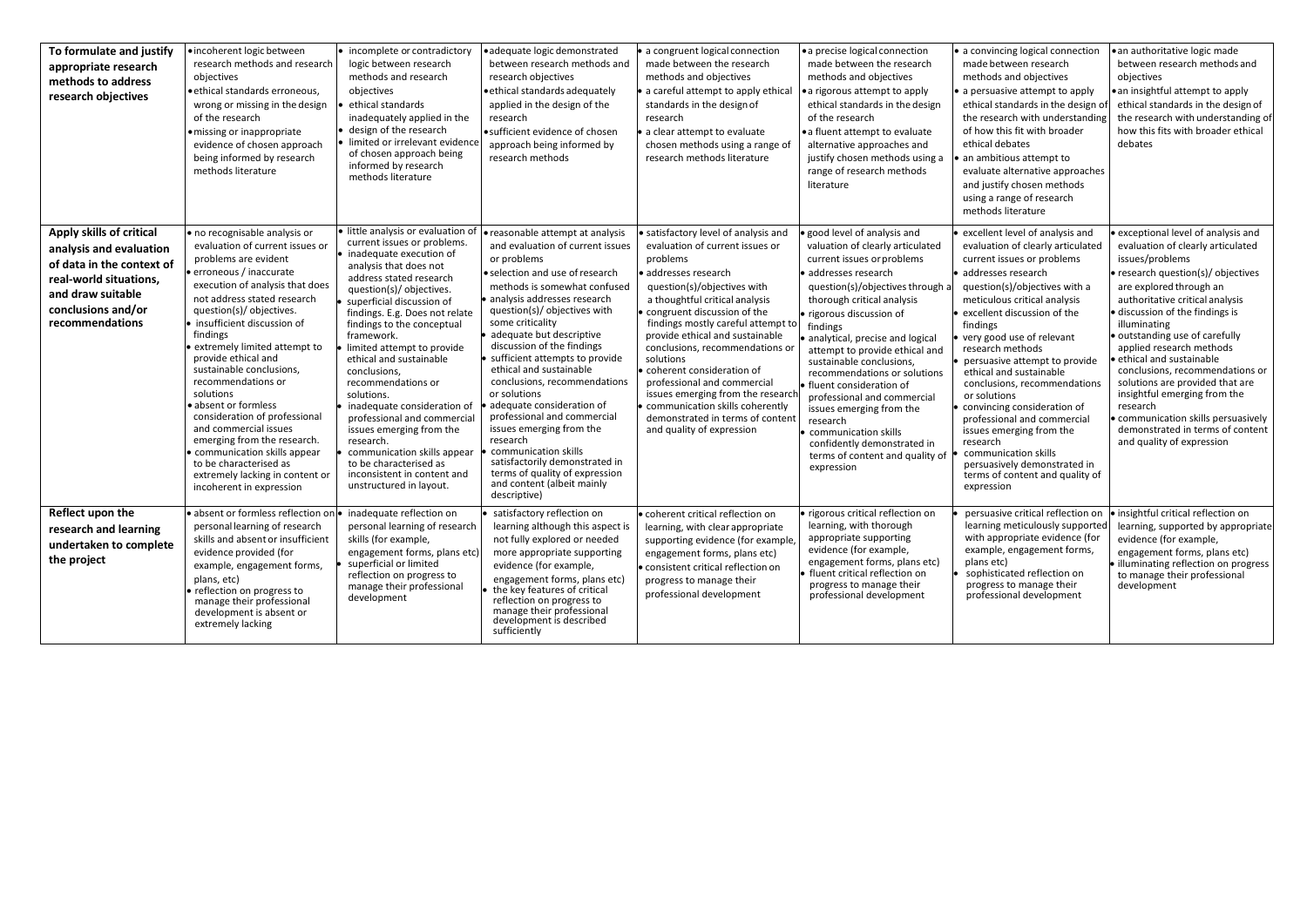## Appendix I - Stage 3 candidate guidelines

Before commencing with this area, you will need to read through the following guidelines to ensure you have followed all procedures correctly. You are also required to be familiar with the CPCF regulations.

#### **Registration**

- You must be registered with CTSI first as a Stage 3 candidate.
- All registrations are completed on-line. <https://bit.ly/3dNvjJ0>
- For information on the fees associated with Stage 3, please read the **CPCF Stage Fees** document which can be found on the Training and Exams tab. The following link will take you to the correct area. <https://bit.ly/37dBcwJ>
- There are **no** exemptions available for this stage.
- CTSI will confirm you are eligible to complete this stage via email. This letter will be emailed to you, using the email address supplied with your booking.
- You will be required to read through and sign the Academic Misconduct and Integrity Statement form.
- Set up your own Microsoft account (if you do not have one already). CTSI will set up your own SharePoint area that you will use for submitting your project proposal form as well as your completed project.

For information on this, please use our SharePoint guide found on the Stage 3 area (use following link): <https://bit.ly/30jECe6>

It is important that when you supply your project proposal to CTSI via SharePoint, that you also provide the signed Academic Misconduct and Integrity Statement.

#### **Reading**

- Prior to completing the project proposal form, you must read through the **Unit 7: Trading Standards Advanced Practitioner Handbook**. The handbook provides guidance on how to complete the 8,000-word project. This includes what you will need to do and the evidence you will need to provide with your project proposal.
- You should also download the **Unit 7: Research Methods Guide**. The guide outlines information on research methodologies, including what type of methodology you should use for your project. Is it Qualitative or Quantitative? Read this guide prior to starting the project proposal.

#### **Support/mentor**

- It is expected that your employer will nominate a person/mentor (or if your employer is not supporting you through Stage 3, you will find a or colleague/peer) who will provide you with support during the process of compiling your project.
- The mentor will act in an advisory capacity, **but will not undertake any of the work associated with your project**. [See Unit 7: Mentor Guide].
- This person, where possible, will have an expertise in the subject area you are covering within your project.
- You will ensure your mentor is aware of their role during this process and have read the guide.
- You and your mentor will complete the Candidate Progress Log and include with your final submission.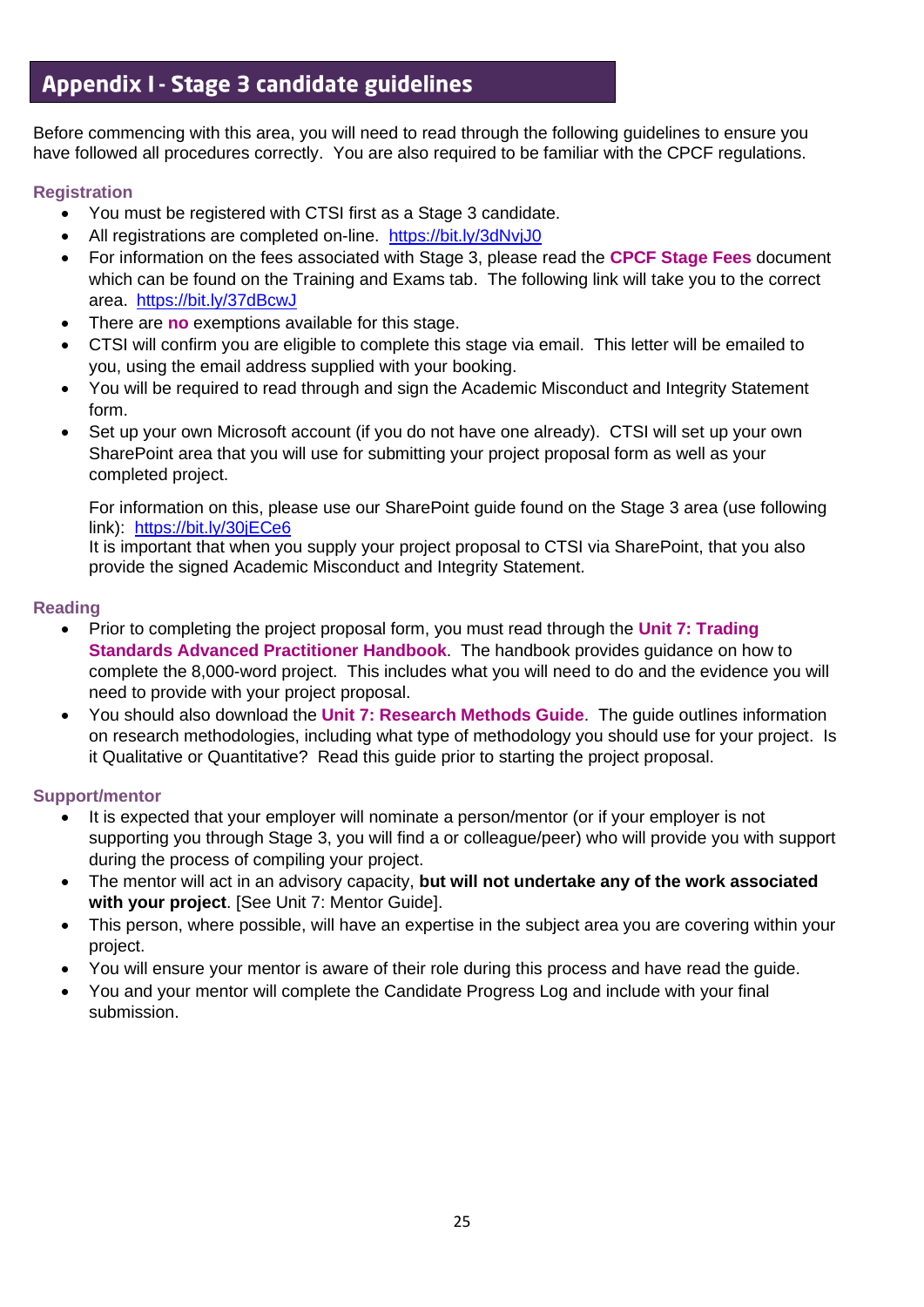#### **Project Proposal**

- Your project should be of benefit to your authority, your region or the profession overall.
- Once you have read through the handbook and guide and confirmed the subject you want to base your project on and the specifics of what you are looking at, you will need to complete the **Unit 7: Project Proposal Form**.

You can download the proposal form from off the Stage 3 area on the website. Use previous link.

- Ensure you complete it in accordance with the handbook.
- You should discuss and seek approval from your employer on the subject area you want to cover, you must gain their approval as part of this process.
- When your employer has approved your choice of subject, they are required to complete the **Unit 7: Employer Approval and Support Form**. This must accompany your proposal form.
- Have you got all your consent forms? You must provide these with your project submission form.

#### **Timelines**

• There are two submission points each year.

#### **For project proposal form submissions:**

1 April [each year] OR 1 September [each year].

#### **For project submissions:**

1 May [each year] OR 1 October [each year].

Depending on which submission point you aim for, will determine when your project will be marked and the outcome taken to the exam boards for ratification.

• Once your project proposal is signed off, you will have **1 year** to complete your project.

For example, if you submit your proposal for 1 September 2020 and it is agreed, then we will expect your completed project no later than 1 October 2021.

#### **Submissions**

- Candidates will have available to them three attempts to complete Stage 3.
- If you fail to submit your project at the designated deadline, this will be deemed a fail.
- You will be given a second submission deadline by the Education Team. If you fail to submit to this deadline, this will be deemed a fail.

To submit the portfolio for your third attempt, this will be at the next published deadline as outlined in the Timelines section. If you fail to submit the project for the final deadline, you will have failed Stage 3.

You can choose to re-register for Stage 3 and begin the process again. You will be liable to pay the appropriate fee at that time. You can choose to re-submit your original project proposal form and have it re-approved, or you can choose a new area to look at.

- If you miss the project proposal submission deadline, you will have to wait until the next submission point.
- Should you fail the project, the examiner will provide you with feedback on how you can rectify the issues. This will be specific to the areas the examiner feels needs further work.
- Any mark under 40% is deemed a fail.